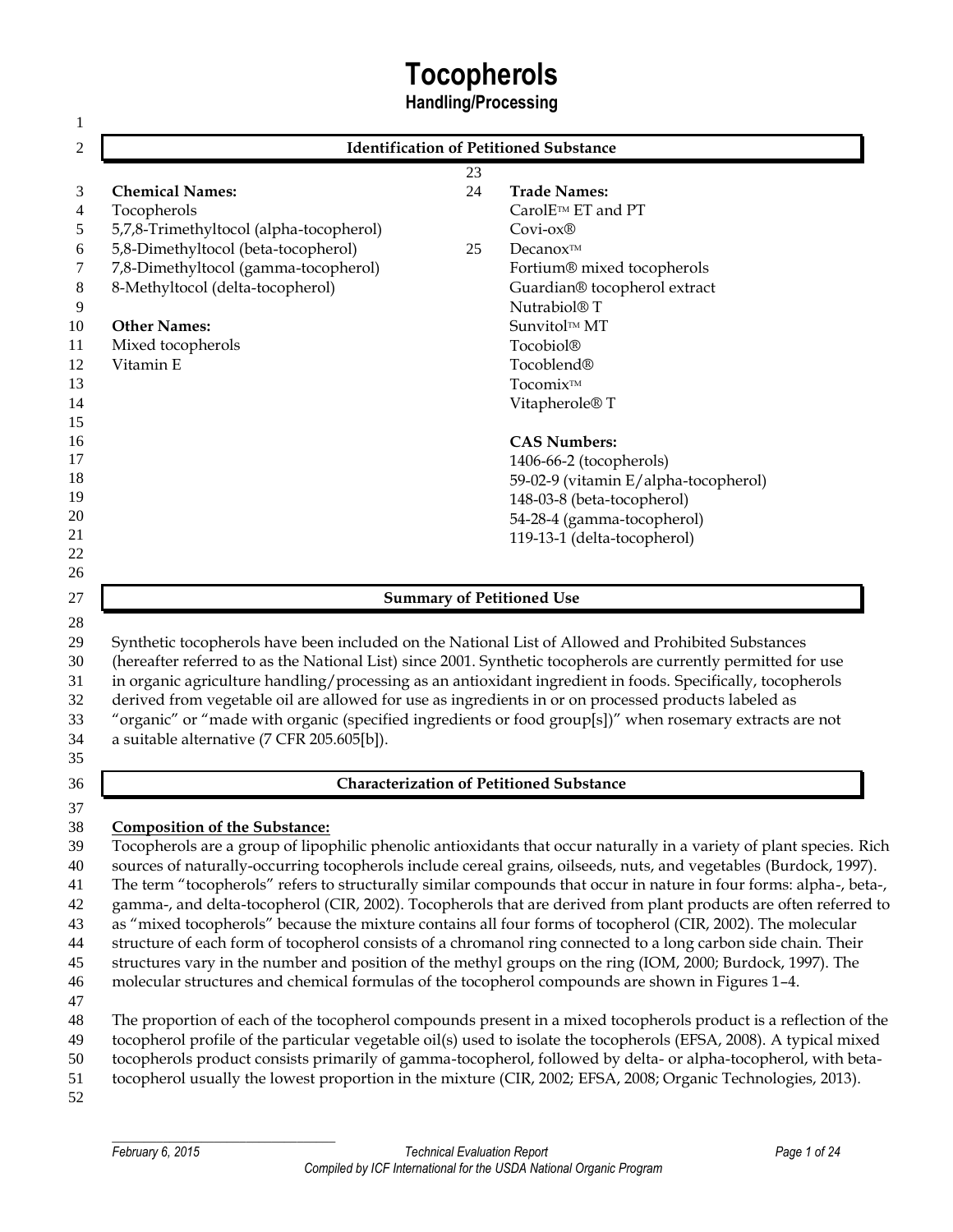(Organic Technologies, 2013; BASF, 2013; Kemin, 2014b; NOSB, 1995; BTSA, 2013; BTSA, 2012). Table 1 identifies

- the manufacturer, brand name, formulation type, and ancillary substance(s) contained in various tocopherols
- products that are used as antioxidants in human foods.
- 

**Figure 1. Molecular Structure of alpha-Tocopherol (CAS# 59-02-9; C29H50O2)**

Source: PubChem Compound, 2014

<br> $66$ 

**Figure 2. Molecular Structure of beta-Tocopherol (CAS# 148-03-8; C28H48O2)**



Source: PubChem Compound, 2014

#### **Figure 3. Molecular Structure of gamma-Tocopherol (CAS# 54-28-4; C28H48O2)**



**Figure 4. Molecular Structure of delta-Tocopherol (CAS# 119-13-1; C27H46O2)**



 

**Table 1. Commercially Available Tocopherols Products Used as Antioxidants in Foods**

Source: PubChem Compound, 2014

| Manufacturer                                                     | <b>Product Name</b>   | Formulation | <b>Ancillary Substance(s)</b> | Source(s) |
|------------------------------------------------------------------|-----------------------|-------------|-------------------------------|-----------|
| Advanced Organic<br>Technologies<br>(Buenos Aires,<br>Argentina) | Tocomix <sup>™</sup>  | Liquid      | Sunflower oil                 | AOM, 2014 |
| <b>Archer Daniels</b><br>Midland Company                         | Decanox <sup>TM</sup> | Liquid      | Unknown                       | ADM, 2014 |
| (Decatur, IL)                                                    |                       | Powder      | Unknown                       |           |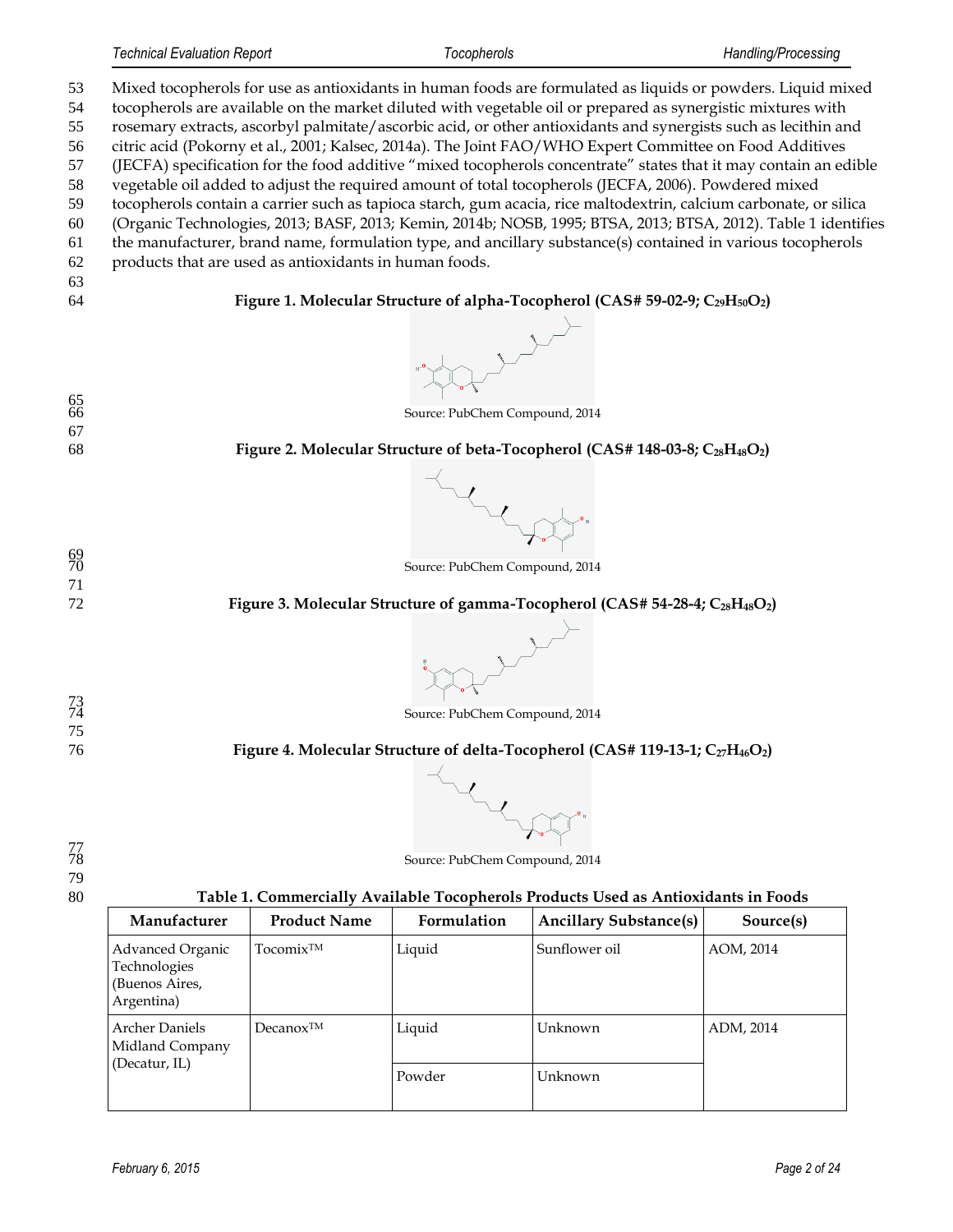| Manufacturer                                    | <b>Product Name</b>                 | Formulation | <b>Ancillary Substance(s)</b>                                        | Source(s)                                           |
|-------------------------------------------------|-------------------------------------|-------------|----------------------------------------------------------------------|-----------------------------------------------------|
| <b>BASF</b> (Germany)                           | Covi-ox®                            | Liquid      | Soybean oil                                                          | <b>Brenntag Specialties,</b><br>Inc., date unknown; |
|                                                 |                                     | Powder      | Gum acacia                                                           | BASF, 2013                                          |
| BTSA (Madrid,<br>Spain)                         | Tocobiol®                           | Liquid      | Sterols, squalene,<br>monodiglycerides*,<br>soybean or sunflower oil | BTSA, 2014a; BTSA,<br>2013                          |
|                                                 |                                     | Powder      | Calcium carbonate                                                    |                                                     |
|                                                 | Nutrabiol <sup>®</sup> T            | Liquid      | Soybean or sunflower oil                                             | BTSA, 2014b; BTSA,                                  |
|                                                 |                                     | Powder      | Silica                                                               | 2012                                                |
| DuPont Danisco<br>(global)                      | Guardian®<br>tocopherol extract     | Unknown     | Unknown                                                              | DuPont Nutrition<br>and Health, 2014a               |
| Kemin Industries,<br>Inc. (Des Moines, IA)      | Fortium® mixed<br>tocopherols       | Liquid      | Sunflower oil                                                        | Kemin, 2014a; 2014b                                 |
|                                                 |                                     | Powder      | Rice maltodextrin                                                    |                                                     |
| Nutralliance<br>(supplier) (Yorba<br>Linda, CA) | Sunvitol™ MT                        | Powder      | Unknown                                                              | Nutralliance, 2014                                  |
| Organic<br>Technologies                         | Natural mixed<br>tocopherols        | Liquid      | Organic sunflower oil                                                | Organic<br>Technologies, 2013                       |
| (Coshocton, OH)                                 |                                     | Powder      | Tapioca starch                                                       |                                                     |
| Sigma-Aldrich (St.<br>Louis, MO)                | Mixed tocopherols                   | Liquid      | Unknown                                                              | Sigma-Aldrich Co.<br>LLC, 2014                      |
| The Scoular<br>Company                          | Natural source<br>mixed tocopherols | Liquid      | Unknown                                                              | The Scoular<br>Company, 2014                        |
| (Minneapolis, MN)                               |                                     | Powder      | Unknown                                                              |                                                     |
| Vitablend (Wolvega,<br>The Netherlands)         | Tocoblend®                          | Liquid      | Unknown                                                              | Vitablend, 2014                                     |
|                                                 |                                     | Powder      | Unknown                                                              |                                                     |
| VitaeNaturals                                   | Vitapherole <sup>®</sup> T          | Liquid      | Unknown                                                              | Vitae Caps S.A., 2012                               |
| (Toledo, Spain)                                 |                                     | Powder      | Unknown                                                              |                                                     |
| Wilmar Spring Fruit<br>Nutrition Products       | Natural mixed<br>tocopherols        | Liquid      | Soybean or sunflower oil                                             | Wilmar International<br>Ltd., 2014                  |
| Co. (Jiangsu, China)                            |                                     | Powder      | Unknown                                                              |                                                     |
| ZMC-USA (The<br>Woodlands, TX)                  | CarolE <sup>TM</sup> ET and PT      | Liquid      | Unknown                                                              | ZMC-USA, date<br>unknown                            |
|                                                 |                                     | Powder      | Unknown                                                              |                                                     |

81 \* Piñol del Olmo (date unknown) reports that sterols, squalene, and monodiglycerides are naturally present in Tocobiol® from the source vegetable oil. vegetable oil.

83

#### 84 **Source or Origin of the Substance:**

85 Tocopherols for use as antioxidants in foods are commonly extracted from the distillate obtained in the

86 deodorization of vegetable oils (e.g., soybean, canola, sunflower, corn, cottonseed) (Burdock, 1997).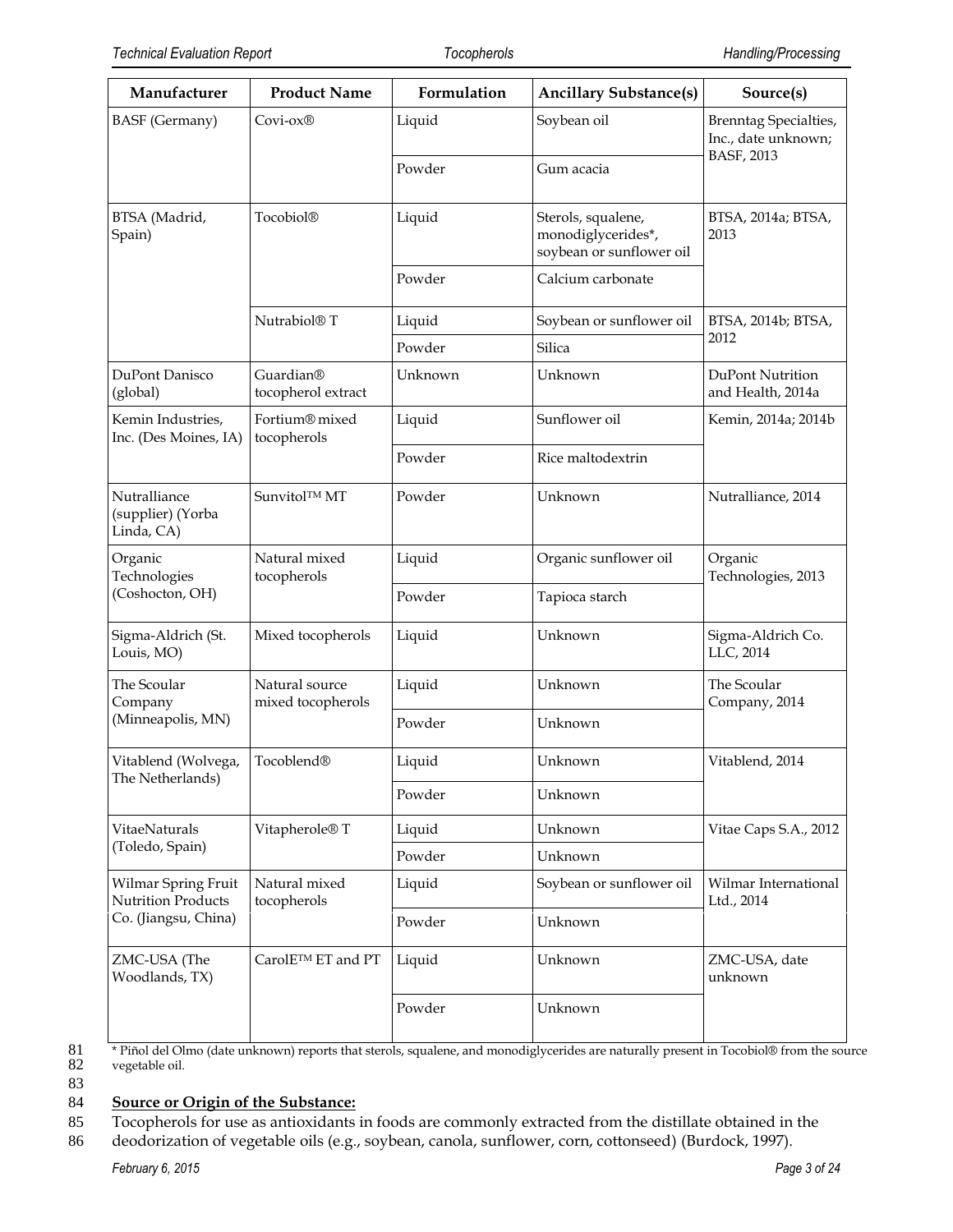- Tocopherols are separated from the other compounds in the oil distillate by multiple extraction and
- refining steps. These steps can include solvent extraction, chemical treatment, crystallization, complexation,
- and vacuum or molecular distillation (Burdock, 1997; EFSA, 2008; Torres et al., 2011). The total tocopherol content of the resulting product is usually 30–80% (Burdock, 1997); the remaining product consists of
- triacylglycerols (the main constituents of vegetable oil) (Pokorny et al., 2001). Liquid forms of mixed
- tocopherols are commercially available diluted in vegetable oils (Pokorny et al., 2001) and are also available
- as synergistic mixtures with rosemary extracts, ascorbyl palmitate/ascorbic acid, lecithin and/or citric acid
- (Pokorny et al., 2001; Kalsec, 2014a). Powdered forms of tocopherols are produced by spray-drying the
- liquid tocopherol oils onto a carrier or mixture of carriers (NOSB, 1995; ADM, 2014; Brenntag Specialties,
- Inc., date unknown).
- 

Pokorny (2007) reported that natural tocopherol concentrate may also be obtained from wheat or corn

- germ. No other information was found on the use of wheat or corn germ as commercial sources of
- tocopherols.
- 

#### **Properties of the Substance:**

- The liquid form of tocopherols is described as a light brown to red viscous liquid with the odor of
- vegetable oil (JECFA, 2006). It is insoluble in water but miscible with oils and fats. The powdered form of
- tocopherols is described as a tan or tan-to-reddish colored powder that is water dispersible (Organic
- Technologies, 2013; ADM, 2014; Brenntag Specialties, Inc., date unknown).
- 

### **Specific Uses of the Substance:**

- Tocopherols function as an antioxidant ingredient used for the stabilization of food products that contain
- lipids (i.e., fats and oil) susceptible to oxidative rancidity. Tocopherols protect food against oxidation
- reactions caused by free radicals (Shahidi and Wanasundara, 2011) (see the Action of the Substance section
- for more detail). This action helps to preserve the taste and nutritional value of the food. Tocopherols are
- used as additives in many different food categories including dairy products, cereals, frozen green
- vegetables, margarine, fresh and frozen sausages, vegetable oils, soft drinks, snacks and nuts, salad
- dressings, soup bases, seasonings, dehydrated potatoes, processed meats and poultry, and baked products
- (Shahidi and Wanasundara, 2011).
- 
- Typical usage levels of tocopherols in foods vary from about 100–450 parts per million (ppm) based on the
- fat or oil content of the food (Lampi et al., 2002; Brenntag Specialties, Inc., date unknown). Concentrations
- of up to 2,000 ppm may be necessary for oils containing highly polyunsaturated fatty acids (Brenntag
- Specialties, Inc., date unknown).
- 

Tocopherols are used in dietary supplements and in a wide variety of cosmetic formulations, functioning

- as an antioxidant to protect the formulation and/or a skin conditioning agent. The usage levels are
- reported to be ≤5% in such products (CIR, 2002). Tocopherols are also used as an antioxidant ingredient in
- conventional livestock feed and pet food (ADM, 2014; Organic Technologies, 2013).
- 

# **Approved Legal Uses of the Substance:**

- Tocopherols are permitted by the U.S. Food and Drug Administration (FDA) as chemical preservatives in
- every human food category and are affirmed as generally recognized as safe (GRAS) by FDA when used as
- chemical preservatives (21 CFR 182.3890) or nutrients (21 CFR 182.8890) in food for human consumption in
- 132 accordance with good manufacturing practice. Their use is limited to 0.03% in rendered animal fats;
- however, a 30% concentration of tocopherols in vegetable oils shall be used when added as an antioxidant
- to products designated as ''lard'' or ''rendered pork fat.'' For meat products, levels are not to exceed 0.03%
- based on the total fat content and are not to be used in combination with other antioxidants. Levels of
- 0.03% or 0.02% (when in combination with other antioxidants) based on fat content are used in poultry
- products (9 CFR 424.21).
- 
- Tocopherols are also affirmed as GRAS by FDA when used as chemical preservatives (21 CFR 582.3890)
- and nutrients and/or dietary supplements in animal feeds (21 CFR 582.5890) in accordance with good
- manufacturing or feeding practice.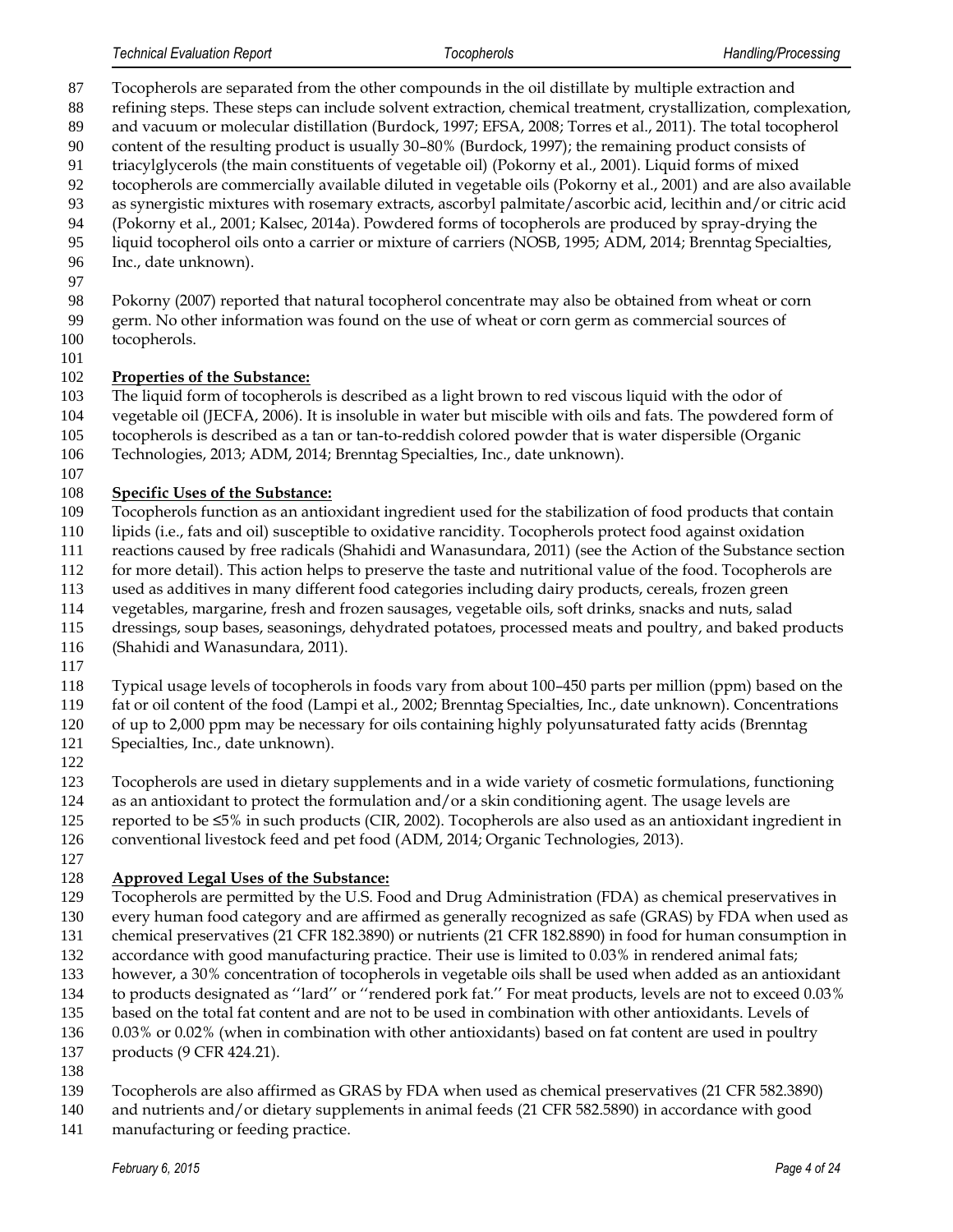#### **Action of the Substance:**

Tocopherols are added to foods to help prevent oxidation of the fatty acids present in the lipid components

- 145 of the food. Polyunsaturated fatty acids<sup>1</sup> are the least stable components of lipids and readily react with 146 oxygen in the air (Pokorny, 2007). Saturated fatty acids<sup>2</sup> are oxidized as well, but at higher temperatures.
- Oxidation begins when oxygen is converted to highly reactive free radicals (e.g., oxygen ions, peroxides)
- by metal catalysis or exposure to light (Hardy and Roley, 2000). The free radicals attack fatty acids through
- 149 the addition of oxygen atoms along their carbon chains. Upon oxidation, the fatty acids form more free
- radicals that start a chain reaction of further oxidation, eventually leading to the formation of secondary
- oxidation products—low molecular weight compounds including aldehydes, ketones, alcohols, and
- hydrocarbons. These compounds reduce the sensory qualities of the food by causing off-odors and off-
- flavors and changes in color and texture that together are referred to as oxidative rancidity of the food
- (Pokorny, 2007; Rasor and Duncan, 2014). Repeatedly consuming foods with oxidized lipids may be
- harmful to human health (Kanner, 2007). The addition of tocopherols at the optimum concentration in food
- can prevent oxidative rancidity (Pokorny, 2007).
- 
- Antioxidants are compounds that delay autoxidation by inhibiting the formation of free radicals or by
- interrupting the propagation of free radicals (Brewer, 2011). There are several different mechanisms by
- which antioxidants can delay autoxidation. Tocopherols are sacrificial antioxidants because they donate
- their phenolic hydrogen atoms to free radicals thereby converting them to stable and nonreactive forms.
- This prevents free radicals from attacking the fatty acids in the food (Hardy and Roley, 2000). In fats and
- oils, the antioxidant activity of the various tocopherols decreases in the order of delta > gamma > beta >
- alpha (Pokorny, 2007).
- 

#### **Combinations of the Substance:**

- Tocopherols can be used alone or in combination with other antioxidants and synergists such as rosemary
- extract, ascorbyl palmitate/ascorbic acid, lecithin, or citric acid (Pokorny et al., 2001; Kalsec, 2014a). Liquid mixed tocopherols for use in food are commonly available on the market diluted in a vegetable oil, such as
- sunflower or soybean oil (Organic Technologies, 2013; Brenntag Specialties, Inc., date unknown).
- Powdered mixed tocopherols contain a carrier such as tapioca starch, gum acacia, rice maltodextrin,
- calcium carbonate, or silica (Organic Technologies, 2013; BASF, 2013; Kemin, 2014; NOSB, 1995; BTSA,
- 2013; BTSA, 2012).

l

Tocopherols products are commonly formulated with ancillary substances including those listed below:

- 176 Vegetable oil an agricultural product not specifically named on the National List
- **Tapioca starch (also known as tapioca flour)**—an agricultural product not specifically named on the National List
- 179 Acacia gum (gum arabic) an agricultural product generally used as a stabilizer, emulsifier, and thickener in foods; nonorganically produced gum arabic (water extract only) is allowed as an ingredient in or on processed products labeled as "organic" (7 CFR 205.606 [k]); a direct food substance affirmed as GRAS (21 CFR 184.1330)
- **Maltodextrin—a synthetic substance derived from a starch, not included on the National List; a** direct food substance affirmed as GRAS (21 CFR 184.1444)

<sup>&</sup>lt;sup>1</sup>Polyunsaturated fatty acids, or polyunsaturated fats, are fat molecules that have more than one double bond in the molecule. Foods high in polyunsaturated fats include plant-based oils. These oils are typically liquid at room temperature, but start to turn solid when chilled. Sources include nuts, seeds, tofu, and soybeans. Polyunsaturated fats can help reduce bad cholesterol levels in the bloodstream (American Heart Association, 2014a).

Saturated fatty acids, or saturated fats, are fat molecules that have no double bonds between carbon atoms. Foods high in saturated fats include animal products such as meat, poultry with skin, lard and cream, butter, cheese, and other dairy products made with whole or 2% milk. Some plant-based oils also have saturated fats (e.g., palm oil, coconut oil). Saturated fats are typically solid at room temperature (American Heart Association, 2014b).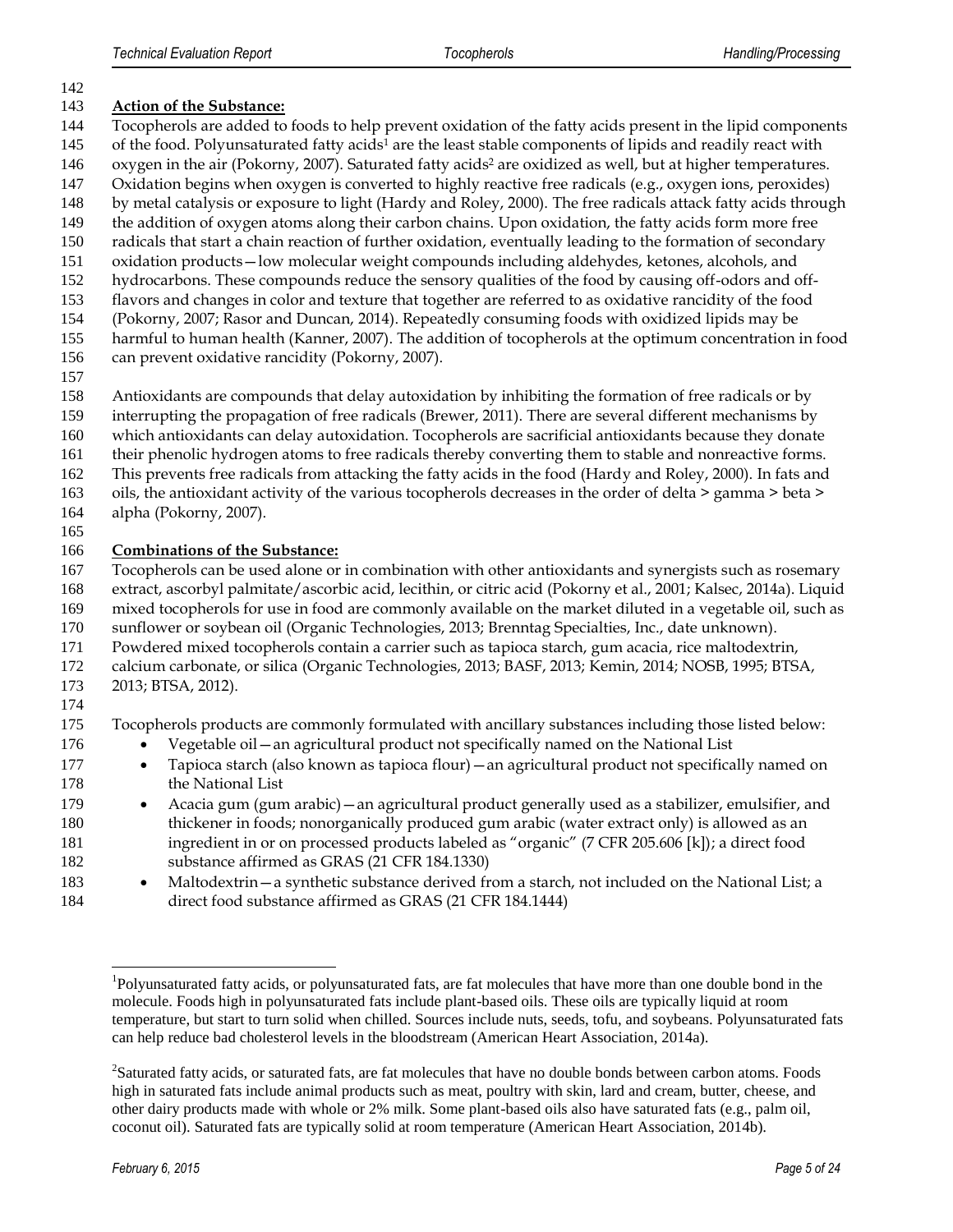| 185<br>186<br>187<br>188<br>189<br>190<br>191<br>192 | Calcium carbonate - a nonagricultural, nonsynthetic substance allowed as an ingredient in or on<br>processed products labeled as "organic" or "made with organic (specified ingredients or food<br>group[s])" (7 CFR 205.605[a]); a direct food substance affirmed as GRAS (21 CFR 184.1191)<br>Silica - also known as silicon dioxide, a nonagricultural synthetic substance allowed as an<br>$\bullet$<br>ingredient in or on processed products labeled as "organic" or "made with organic (specified<br>ingredients or food group[s])," permitted as a defoamer only; allowed for other uses when organic<br>rice hulls are not commercially available (7 CFR 205.605[b]) |
|------------------------------------------------------|-------------------------------------------------------------------------------------------------------------------------------------------------------------------------------------------------------------------------------------------------------------------------------------------------------------------------------------------------------------------------------------------------------------------------------------------------------------------------------------------------------------------------------------------------------------------------------------------------------------------------------------------------------------------------------|
| 193                                                  | Tocopherols may be used in combination with other antioxidants and synergists including those listed                                                                                                                                                                                                                                                                                                                                                                                                                                                                                                                                                                          |
| 194                                                  | below:                                                                                                                                                                                                                                                                                                                                                                                                                                                                                                                                                                                                                                                                        |
| 195                                                  | Rosemary extract - an agricultural product not specifically named on the National List                                                                                                                                                                                                                                                                                                                                                                                                                                                                                                                                                                                        |
| 196                                                  | Ascorbyl palmitate – a synthetic form of vitamin C; not specifically named on the National List<br>$\bullet$                                                                                                                                                                                                                                                                                                                                                                                                                                                                                                                                                                  |
| 197                                                  | Ascorbic acid - a nonagricultural, synthetic substance allowed as an ingredient in or on processed<br>$\bullet$                                                                                                                                                                                                                                                                                                                                                                                                                                                                                                                                                               |
| 198                                                  | products labeled as "organic" or "made with organic (specified ingredients or food group[s])" (7                                                                                                                                                                                                                                                                                                                                                                                                                                                                                                                                                                              |
| 199                                                  | CFR 205.605[b])                                                                                                                                                                                                                                                                                                                                                                                                                                                                                                                                                                                                                                                               |
| 200                                                  | Lecithin - an agricultural product generally used as an emulsifier in foods; nonorganically-<br>$\bullet$                                                                                                                                                                                                                                                                                                                                                                                                                                                                                                                                                                     |
| 201                                                  | produced lecithin (de-oiled) is allowed as an ingredient in or on processed products labeled as                                                                                                                                                                                                                                                                                                                                                                                                                                                                                                                                                                               |
| 202                                                  | "organic," (7 CFR 205.606[o]) and is permitted only when an organic form is not commercially                                                                                                                                                                                                                                                                                                                                                                                                                                                                                                                                                                                  |
| 203                                                  | available                                                                                                                                                                                                                                                                                                                                                                                                                                                                                                                                                                                                                                                                     |
| 204                                                  | Citric acid - a nonagricultural, nonsynthetic substance allowed as an ingredient in or on processed                                                                                                                                                                                                                                                                                                                                                                                                                                                                                                                                                                           |
| 205                                                  | products labeled as "organic" or "made with organic (specified ingredients or food group[s])" (7                                                                                                                                                                                                                                                                                                                                                                                                                                                                                                                                                                              |
| 206                                                  | CFR 205.605[a]) and is permitted only when produced by microbial fermentation of carbohydrate                                                                                                                                                                                                                                                                                                                                                                                                                                                                                                                                                                                 |
| 207                                                  | substances                                                                                                                                                                                                                                                                                                                                                                                                                                                                                                                                                                                                                                                                    |
| 208                                                  |                                                                                                                                                                                                                                                                                                                                                                                                                                                                                                                                                                                                                                                                               |
| 209                                                  | <b>Status</b>                                                                                                                                                                                                                                                                                                                                                                                                                                                                                                                                                                                                                                                                 |

#### **Historic Use:**

Tocopherols were first used as antioxidants in food in 1949 (Burdock, 1997). Today, they are used in a

 variety of processed foods and animal feeds. Synthetic tocopherols have been included on the National List since 2001. The material was first reviewed by the NOSB in 1995 (NOSB, 1995). Tocopherols have been

used in cosmetic formulations for many years (CIR, 2002).

#### **Organic Foods Production Act, USDA Final Rule:**

Tocopherols (derived from vegetable oil when rosemary extracts are not a suitable alternative) are included

- on the National List as a synthetic nonagricultural substance allowed as an ingredient in or on processed products labeled as "organic" or "made with organic (specified ingredients or food group[s])" (7 CFR
- 205.605[b]).

Mixed tocopherols contain alpha-tocopherol, a form of vitamin E. Nutrient vitamins and minerals (in

- accordance with 21 CFR 104.20, Nutritional Quality Guidelines For Foods) are included on the National
- List as synthetic substances allowed as ingredients in or on processed products labeled as "organic" or
- ''made with organic (specified ingredients or food group[s])'' (7 CFR 205.605[b]). Vitamins and minerals
- are an allowed category under Section 2118 of the Organic Foods Production Act of 1990 (OFPA).

#### 

#### **International:**

#### **Canadian General Standards Board (CGSB) Permitted Substances List**

Tocopherols and mixed natural concentrates (derived from vegetable oil when rosemary extracts are not a

- suitable alternative) are included on the Canadian General Standards Board (CGSB) Permitted Substances
- List as a nonorganic ingredient classified as a food additive (CGSB, 2011). Tocopherols are not specifically
- permitted by the CGSB for use as antioxidants in organic livestock production. Antioxidants for use in
- livestock feed must be from nonsynthetic sources (only water, alcohol, and acid and base extracts
- 236 permitted by the standard) (CGSB, 2011).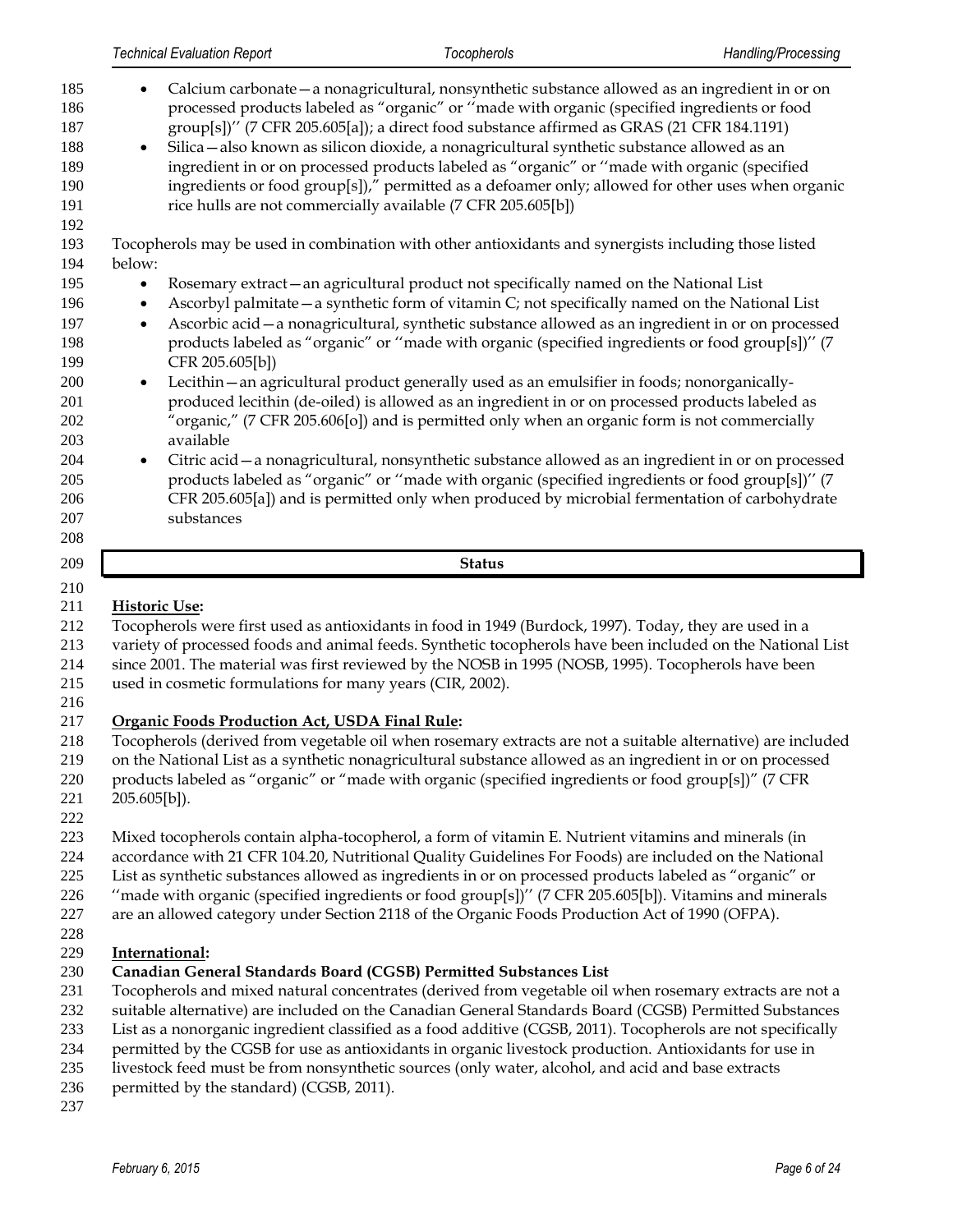- The CGSB Organic Aquaculture Standards do not specifically list tocopherols for use as feed additives in
- organic aquaculture (CGSB, 2012). Antioxidants for use as feed additives must be from nonsynthetic
- sources (only water, alcohol, and acid and base extracts permitted by CAN/CGSB-32.310 and CAN/CGSB-
- 32.311). Synthetic sources of antioxidants are permitted when legally required.
- 

#### **CODEX Alimentarius Commission, Guidelines for the Production, Processing, Labelling and Marketing of Organically Produced Foods (GL 32-1999)**

- "Tocopherols, mixed natural concentrates" are listed as ingredients of nonagricultural origin that are
- permitted for use in organically processed plant products by the CODEX Alimentarius Commission (2001).
- Tocopherols are not specifically permitted for use in organic livestock feed by the CODEX Alimentarius
- Commission; however, antioxidants from natural sources are allowed.

### **European Economic Community (EEC) Council Regulation, EC No. 834/2007 and 889/2008**

- Tocopherol-rich extract (as an antioxidant for fats and oils) is listed as a substance permitted in the
- European Union for use in the preparation of organic foodstuffs of plant and animal origin (Commission of
- the European Communities, 2008). "Tocopherol-rich extracts of natural origin used as an antioxidant" are
- permitted as feed additives in organic livestock production. In addition, all "natural antioxidant
- substances" are permitted in feed specifically for aquaculture animals (Commission of the European
- Communities, 2009).

# **Japan Agricultural Standard (JAS) for Organic Production**

- "Mix tocopherol" is listed by the Japan Agricultural Standard (JAS) for Organic Production as a substance
- permitted for use in organically processed foods of plant and animal origin (Japanese Ministry of
- Agriculture, Forestry and Fisheries, 2012). In the case of processed foods of animal origin, its use is limited
- to processed meat products. Tocopherols are not specifically listed by the JAS for Organic Production for
- use in organic livestock production. Feed additives are only permitted for use in organic livestock
- production if they are natural substances or derived from natural substances without being chemically
- treated (Japanese Ministry of Agriculture, Forestry and Fisheries, 2012).

# **International Federation of Organic Agriculture Movements (IFOAM)**

- "Tocopherols, mixed natural concentrates" are listed by International Federation of Organic Agriculture Movements (IFOAM) as food additives permitted for use in organically processed foods (IFOAM, 2014).
- Synthetic forms may be used only if organic and natural sources are not available. Tocopherols are not specifically listed by IFOAM for use in organic livestock or aquatic animal production. However, all
- preservatives (except when used as a processing aid) are prohibited in the diet of organic livestock and aquatic animals (IFOAM, 2014).
- 

# **Evaluation Questions for Substances to be used in Organic Handling**

- **Evaluation Question #1: Describe the most prevalent processes used to manufacture or formulate the petitioned substance. Further, describe any chemical change that may occur during manufacture or formulation of the petitioned substance when this substance is extracted from naturally occurring plant, animal, or mineral sources (7 U.S.C. § 6502 (21)).**
- 
- Processes used to manufacture tocopherol products are described by several sources that are summarized here. The conventional methods used to manufacture tocopherols from vegetable oil and vegetable oil byproducts include solvent extraction, chemical treatment, crystallization, complexation, and vacuum or molecular distillation (Torres et al., 2011).
- 
- The 1995 Technical Advisory Panel (TAP) Report for Tocopherols, which reviewed the use of tocopherols as a food antioxidant, stated that tocopherols are made via vacuum steam distillation of edible vegetable oil
- products (NOSB, 1995). The European Food Safety Authority (EFSA) also reported that mixed tocopherols
- are obtained via vacuum steam distillation of edible vegetable oil products (EFSA, 2008). The raw material
- used for the manufacturing of tocopherols is reported to be a byproduct of vegetable oil refining (e.g.,
- deodorizer distillate). Common vegetable oils being used include soybean, rapeseed, sunflower, corn, and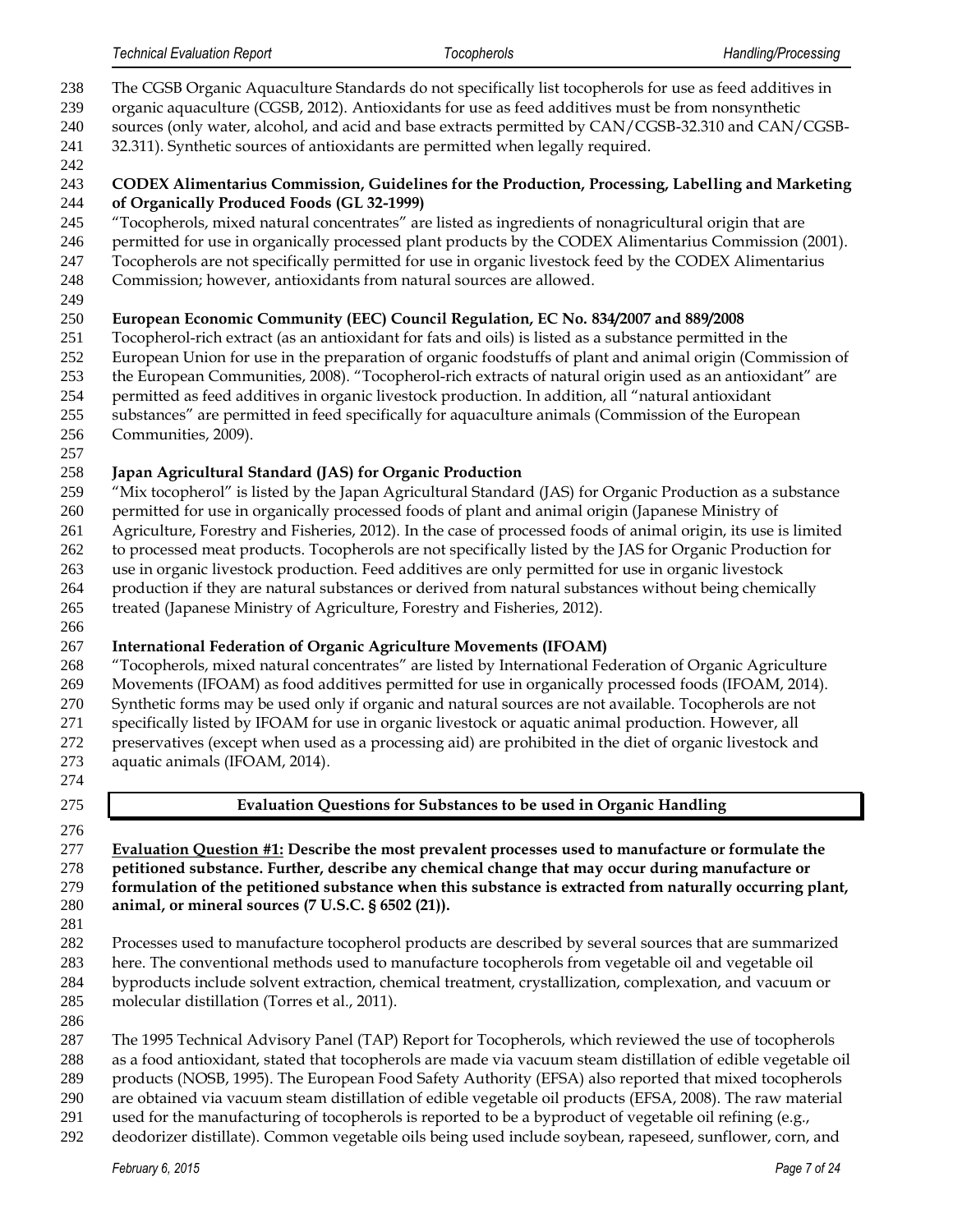| 293<br>294 | cottonseed oils. The vegetable oil byproduct undergoes a combination of purification and distillation steps<br>to produce the mixed tocopherols material. The stereochemistry of the tocopherol compounds is reportedly |
|------------|-------------------------------------------------------------------------------------------------------------------------------------------------------------------------------------------------------------------------|
| 295        | preserved so that the mixed tocopherols are identical to the various forms of tocopherols found in the                                                                                                                  |
| 296        | natural source material (EFSA, 2008).                                                                                                                                                                                   |
| 297        |                                                                                                                                                                                                                         |
| 298        | Burdock (1997) reported that tocopherols are extracted from vegetable oil deodorizer distillate. Deodorizer                                                                                                             |
| 299        | distillate, obtained from the deodorization process of vegetable oil refining, is a complex mixture                                                                                                                     |
| 300        | containing many compounds including tocopherols, tocotrienols, sterols, esters of sterols, free fatty acids,                                                                                                            |
| 301        | and mono-, di-, and triglycerides. The other compounds can be separated from tocopherols through a                                                                                                                      |
| 302        | series of steps that may include esterification with a lower alcohol followed by washing and vacuum                                                                                                                     |
| 303        | distillation, or by saponification or fractional liquid-liquid extraction (Burdock, 1997). The tocopherols can                                                                                                          |
| 304        | be further purified using one or more of the following processes: molecular distillation, extraction, and/or                                                                                                            |
| 305        | crystallization. The total tocopherol content of the resulting product is usually 30-80% (Burdock, 1997); the                                                                                                           |
| 306        | remaining product consists of triacylglycerols (the main constituents of vegetable oil) (Pokorny et al., 2001).                                                                                                         |
| 307        |                                                                                                                                                                                                                         |
| 308        | In a petition for listing tocopherols on the National List as a synthetic substance allowed for use in organic                                                                                                          |
| 309        | aquatic animal production, the Aquaculture Working Group indicated that mixed tocopherols are                                                                                                                           |
| 310        | extracted from soybean oil using solvent extraction. The soybean oil is extracted from beans also using                                                                                                                 |
| 311        | solvent extraction. Hexane was reported as a commonly-used solvent, and other solvents may include                                                                                                                      |
| 312        | ethanol, isopropanol, acetone, isopentane, isohexane, trichloroethylene, or petroleum ether (Aquaculture                                                                                                                |
| 313        | Working Group, 2012; Oreopoulou and Tzia, 2010).                                                                                                                                                                        |
| 314        |                                                                                                                                                                                                                         |
| 315        | In a 2012 document, EFSA reported that tocopherols are produced from vegetable oils through a series of                                                                                                                 |
| 316        | extraction steps that include crystallization, multiple distillations, and, finally, a standardization of the                                                                                                           |
| 317        | additive with vegetable oil (EFSA, 2012). The Joint FAO/WHO Expert Committee on Food Additives                                                                                                                          |
| 318        | (JECFA) also reported that a vegetable oil may be added to the purified tocopherols mixture in order to                                                                                                                 |
| 319        | adjust the required amount of total tocopherols in the product (JECFA, 2006). Powdered tocopherol                                                                                                                       |
| 320        | products are produced by spray-drying a liquid tocopherol product onto a carrier or mixture of carriers                                                                                                                 |
| 321        | such as tapioca starch, gum acacia, rice maltodextrin, calcium carbonate, or silica (Organic Technologies,                                                                                                              |
| 322        | 2013; BASF, 2013; Kemin, 2014; NOSB, 1995; BTSA, 2013; BTSA, 2012).                                                                                                                                                     |
| 323        |                                                                                                                                                                                                                         |
| 324        | The Spanish manufacturer BTSA produces Tocobiol®, a mixed tocopherols product, using short path                                                                                                                         |
| 325        | molecular distillation of vegetable oils (BTSA, 2014a). The manufacturer claims that this product is unique                                                                                                             |
| 326        | because it preserves high levels of the naturally-occurring sterols, squalene and mono-diglycerides, from                                                                                                               |
| 327        | the vegetable oils and is produced using only physical processes (i.e., no solvents or chemicals are added)                                                                                                             |
| 328        | (Piñol del Olmo, date unknown).                                                                                                                                                                                         |
| 329<br>330 |                                                                                                                                                                                                                         |
| 331        | Alternative methods of manufacturing tocopherols from vegetable oil byproducts have been reported in<br>the literature, including supercritical carbon dioxide extraction that minimizes environmental impact           |
| 332        | compared with conventional extraction with organic solvents. Although conventional extraction                                                                                                                           |
| 333        | techniques are still widely used to isolate natural products, many industries (e.g. food, pharmaceutical,                                                                                                               |
| 334        | chemical, and fuel industries) are interested in supercritical fluid extraction as evidenced by numerous                                                                                                                |
| 335        | scientific papers and patents utilizing this technique (Mendiola et al., 2013). It is unclear if this technique is                                                                                                      |
| 336        | currently being used to commercially manufacture tocopherols.                                                                                                                                                           |
| 337        |                                                                                                                                                                                                                         |
| 338        | Alternative feedstocks for the production of tocopherols have also been reported in the literature and                                                                                                                  |
| 339        | include palm oil, soybean, rice bran, and olive tree leaves (de Lucas et al., 2002). According to Pokorny                                                                                                               |
| 340        | (2007), natural tocopherol concentrates may be obtained from wheat or corn germ.                                                                                                                                        |

#### **Evaluation Question #2: Discuss whether the petitioned substance is formulated or manufactured by a chemical process, or created by naturally occurring biological processes (7 U.S.C. § 6502 (21)). Discuss whether the petitioned substance is derived from an agricultural source.**

 The available sources indicate that tocopherols for use as antioxidants in food are derived from natural 347 plant sources via chemical and physical processes that are used alone or in combination (Torres et al.,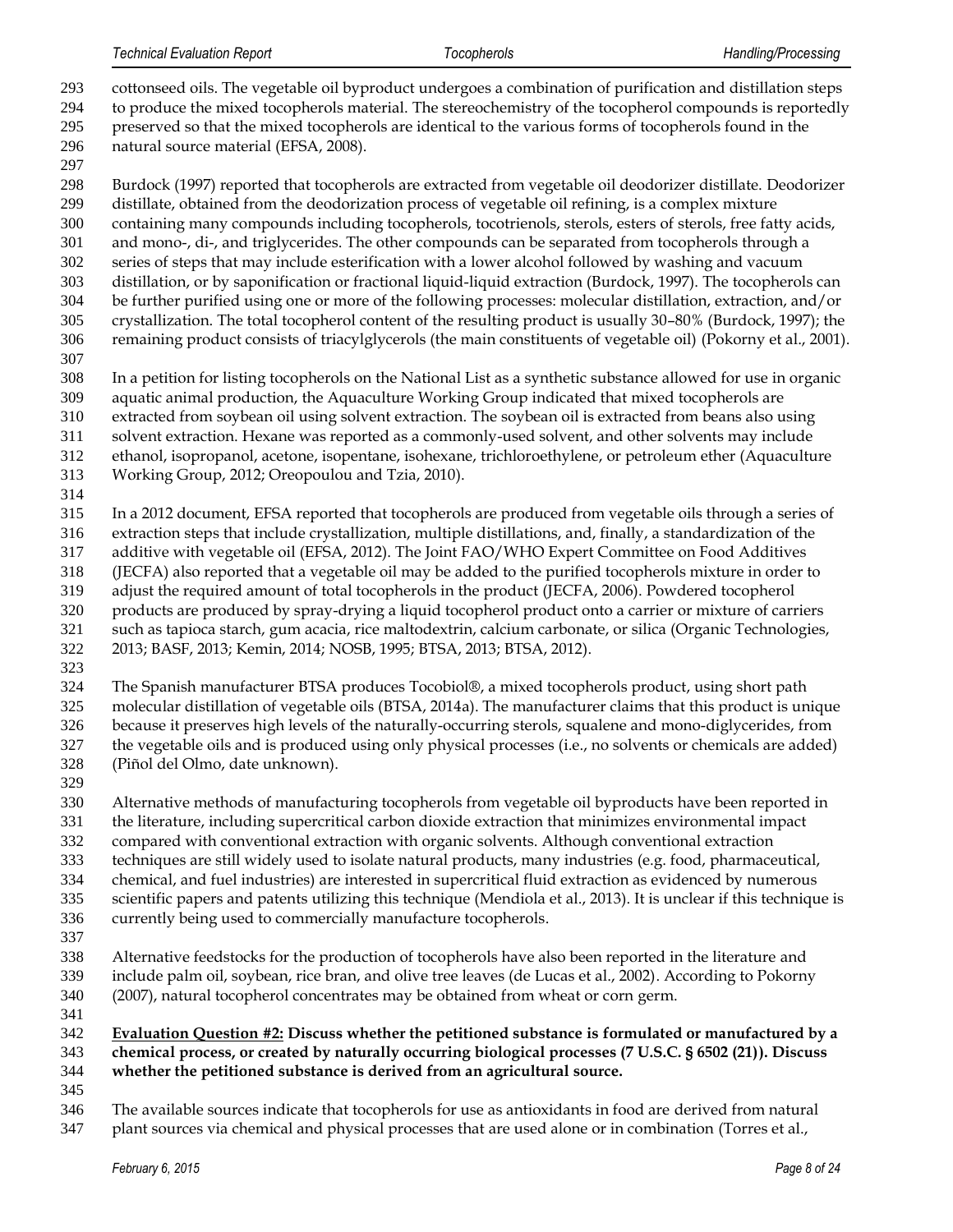- 2011). Following the processes used to extract and purify tocopherols, the compounds that remain are in the same form as in the naturally-occurring source plant materials. Tocopherols are extracted from a natural plant material (vegetable oil) through many different steps. Most of the available sources indicate that a byproduct of vegetable oil refining (deodorizer distillate) is commonly used as the raw material for the manufacturing of tocopherols. Deodorizer distillate is reported to be an important commercial source of tocopherols (Verleyen et al., 2001). Deodorization is the final step in the chemical refining of edible vegetable oils. It is a steam distillation process used to remove undesirable ingredients to produce oil with characteristic mild odor and flavor (Medina-Juarez and Gamez-Meza, 2011). Vegetable oil deodorizer distillate is not an agricultural source marketed for human consumption; however, it is derived from an agricultural source (vegetable oil). The extraction of tocopherols from vegetable oil byproducts may include one or more of the following chemical processes: esterification, saponification, solvent extraction, and/or crystallization using a solvent (see the response to Evaluation Question #1). Physical separation methods may also be used during the extraction of tocopherols, and these include various distillation steps. At least one manufacturer of a mixed tocopherols product claims to manufacture its product using physical process only. Specifically, the Spanish manufacturer BTSA produces a mixed tocopherols product—Tocobiol®—through short path molecular distillation of vegetable oils, claiming that no solvents or chemicals are added during the manufacturing process (BTSA, 2014a; Piñol del Olmo, date unknown). Esterification is a chemical process that can be used to prepare the deodorizer distillate for easier separation of the tocopherols. The tocopherol compounds themselves are not meant to be esterified in this step although they may react to a limited extent (Barnicki et al., 1996). Rather, esterification is used to convert the volatile alcohols in vegetable oils into less volatile fatty acid esters (Ogbonna, 2009). The tocopherols can then be separated from the other compounds with different boiling points using distillation at different temperatures. One example of this is explained in U.S. Patent No. 5,512,691 (Barnicki et al., 1996). According to this document, esterification occurs when the distillate is heated under high pressure. An acid may be added as a catalyst (e.g., butyl stannoic acid, zinc acetate, phosphoric acid, 377 dibutyl tin oxide, or other mild mineral acids), and additional  $C_{10}$ - $C_{22}$  fatty acids may be added to the solution (Barnicki et al., 1996). Nagao et al. (2005) report that a lipase such as *Candida* sp. lipase may be used as a catalyst during esterification instead of an acid. During the reaction steps, the sterols present in the distillate react with the free fatty acids to form sterol esters; the alcohol moieties react to form fatty acid esters and waxes; and the mono- and di- fatty acid glycerides are converted to triglycerides (Barnicki et al., 1996). The unchanged tocopherols are then separated from these compounds through a series of distillations. Saponification is another chemical process that can be used to prepare the deodorizer distillate for easier separation of the tocopherols. One example of this is explained in U.S. Patent Application No. US 2008/0015367 A1 (Dobbins et al., 2008). According to this document, the phytosterol fatty acid esters present in the deodorizer distillate can be saponified with potassium hydroxide forming a solvent medium of methanol, water, and the potassium soaps of fatty acids. The tocopherols remain unsaponified and can be recovered via acidification of the mixture with a dilute aqueous solution of a mineral acid followed by separation of the water-immiscible mixture and fractional distillation (Dobbins et al., 2008). In a petition for listing tocopherols on the National List as a synthetic substance allowed for use in organic aquatic animal production, the Aquaculture Working Group (2012) indicated that mixed tocopherols are extracted from soybean oil using solvent extraction. Hexane was reported as a commonly used solvent, and other solvents may include ethanol, isopropanol, acetone, isopentane, isohexane, and trichloroethylene (Aquaculture Working Group, 2012). Oreopoulou and Tzia (2010) also reported that nonpolar solvents such as hexane and petroleum ether can be used for the extraction of tocopherols.
- 
- No sources were identified that discuss whether the synthetic materials used in the extraction of
- tocopherols remain in the final product in any significant amounts.
-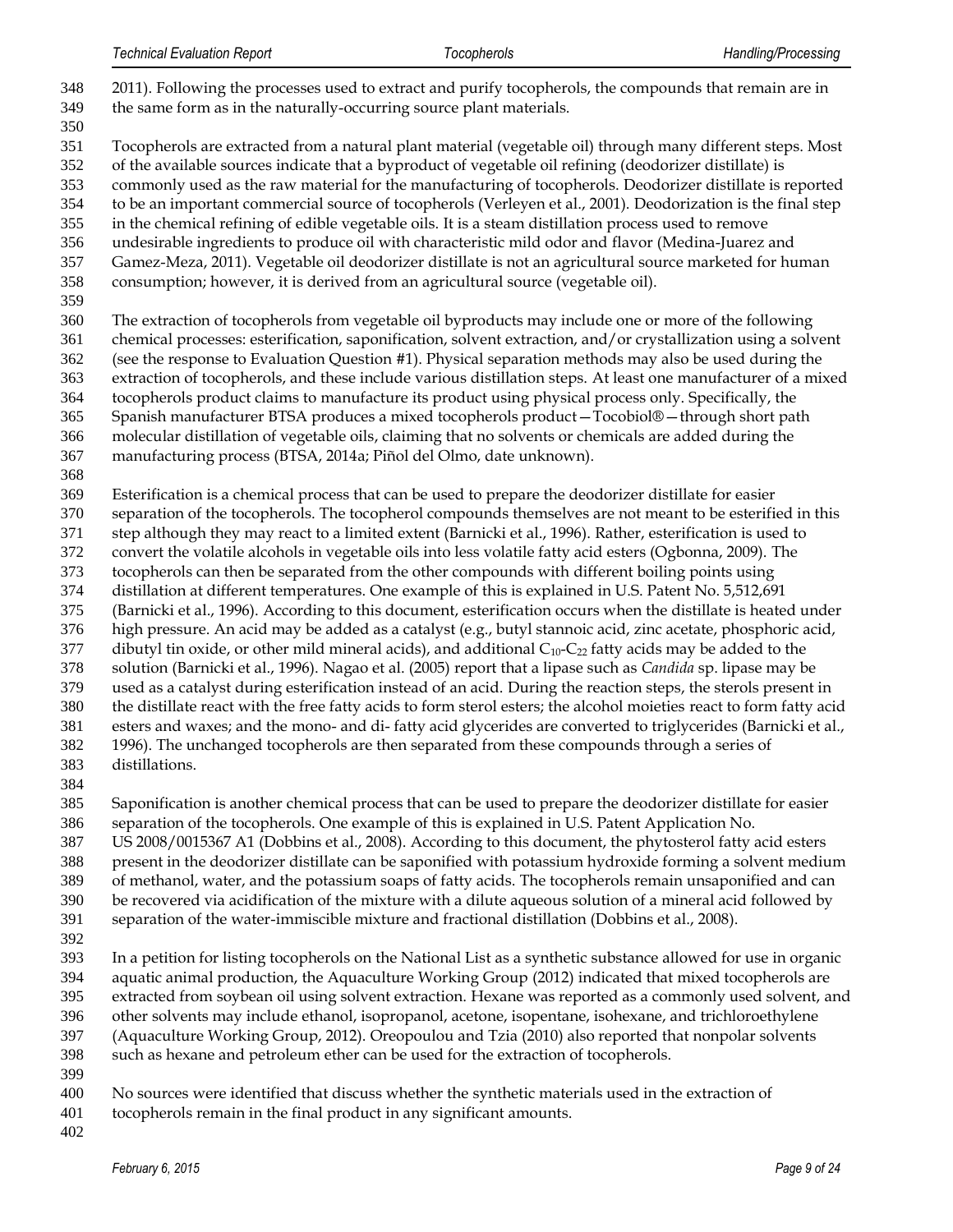| 403<br>404 | Evaluation Question #3: If the substance is a synthetic substance, provide a list of nonsynthetic or<br>natural source(s) of the petitioned substance (7 CFR § 205.600 (b) (1)).                                        |
|------------|-------------------------------------------------------------------------------------------------------------------------------------------------------------------------------------------------------------------------|
| 405        |                                                                                                                                                                                                                         |
| 406<br>407 | Many of the commercially available mixed tocopherols products are advertised as "natural source" or                                                                                                                     |
| 408        | "natural mixed tocopherols;" however, the available information indicates that these claims are related to<br>the fact that the tocopherol compounds in the products are the same as those occurring in nature, and the |
| 409        | products are derived from natural sources (i.e., various vegetable oils). The end products themselves are                                                                                                               |
| 410        | typically manufactured using chemical processes and are therefore synthetic. Only one manufacturer was                                                                                                                  |
| 411        | identified that claimed its product was manufactured completely by a physical process (short path                                                                                                                       |
| 412        | molecular distillation) without the use of solvents or added chemicals (BTSA, 2014a; Piñol del Olmo, date                                                                                                               |
| 413        | unknown).                                                                                                                                                                                                               |
| 414        |                                                                                                                                                                                                                         |
| 415        | Wheat germ oil extracted by physical means is a natural product that is high in tocopherols. Analyses show                                                                                                              |
| 416        | that it contains around 1,900 $\mu$ g/g total tocopherols (<1%) (Herting and Drury, 1963). For comparison,                                                                                                              |
| 417        | commercially available mixed tocopherols concentrates contain between 30-90% total tocopherols. No                                                                                                                      |
| 418        | sources were found describing the use of wheat germ oil or other natural sources of tocopherols as                                                                                                                      |
| 419        | antioxidants in processed foods.                                                                                                                                                                                        |
| 420        |                                                                                                                                                                                                                         |
| 421        | Evaluation Question #4: Specify whether the petitioned substance is categorized as generally                                                                                                                            |
| 422        | recognized as safe (GRAS) when used according to FDA's good manufacturing practices (7 CFR §                                                                                                                            |
| 423        | 205.600 (b)(5)). If not categorized as GRAS, describe the regulatory status.                                                                                                                                            |
| 424<br>425 | Tocopherols are affirmed as generally recognized as safe (GRAS) by FDA when used as chemical                                                                                                                            |
| 426        | preservatives (21 CFR 182.3890) or nutrients (21 CFR 182.8890) in food for human consumption in                                                                                                                         |
| 427        | accordance with good manufacturing practice.                                                                                                                                                                            |
| 428        |                                                                                                                                                                                                                         |
| 429        | Evaluation Question #5: Describe whether the primary technical function or purpose of the petitioned                                                                                                                    |
| 430        | substance is a preservative. If so, provide a detailed description of its mechanism as a preservative (7                                                                                                                |
| 431        | CFR § 205.600 (b)(4)).                                                                                                                                                                                                  |
| 432        |                                                                                                                                                                                                                         |
| 433        | The primary technical function of tocopherols in processed foods is a preservative. Tocopherols function as                                                                                                             |
| 434        | an antioxidant ingredient used for the stabilization of food products that contain lipids (i.e., fats and oil)                                                                                                          |
| 435        | susceptible to oxidative rancidity. Tocopherols protect food against oxidation reactions caused by free                                                                                                                 |
| 436        | radicals (Shahidi and Wanasundara, 2011) (refer to Action of the Substance section for more detail). This                                                                                                               |
| 437        | action helps to preserve the taste and nutritional value of the food. Tocopherols are used as an antioxidant                                                                                                            |
| 438        | preservative in many different food categories including dairy products, cereals, frozen green vegetables,                                                                                                              |
| 439<br>440 | margarine, fresh and frozen sausages, vegetable oils, soft drinks, snacks and nuts, salad dressings, soup<br>bases, seasonings, dehydrated potatoes, processed meats and poultry, and baked products (Shahidi and       |
| 441        | Wanasundara, 2011).                                                                                                                                                                                                     |
| 442        |                                                                                                                                                                                                                         |
| 443        | Tocopherols may also be used as a nutrient (source of vitamin E) in food or supplements for human                                                                                                                       |
| 444        | consumption.                                                                                                                                                                                                            |
| 445        |                                                                                                                                                                                                                         |
| 446        | Evaluation Question #6: Describe whether the petitioned substance will be used primarily to recreate or                                                                                                                 |
| 447        | improve flavors, colors, textures, or nutritive values lost in processing (except when required by law)                                                                                                                 |
| 448        | and how the substance recreates or improves any of these food/feed characteristics (7 CFR § 205.600                                                                                                                     |
| 449        | $(b)(4)$ ).                                                                                                                                                                                                             |
| 450        |                                                                                                                                                                                                                         |
| 451        | Tocopherols are not added to foods to recreate or improve flavors, colors, textures, or nutritive values lost                                                                                                           |
| 452        | in processing. They are used to prevent and delay oxidative rancidity in lipid-containing foods thereby                                                                                                                 |
| 453        | preserving the flavor and nutritional value of the food and increasing its shelf life (Shahidi and                                                                                                                      |
| 454        | Wanasundara, 2011).                                                                                                                                                                                                     |
| 455        |                                                                                                                                                                                                                         |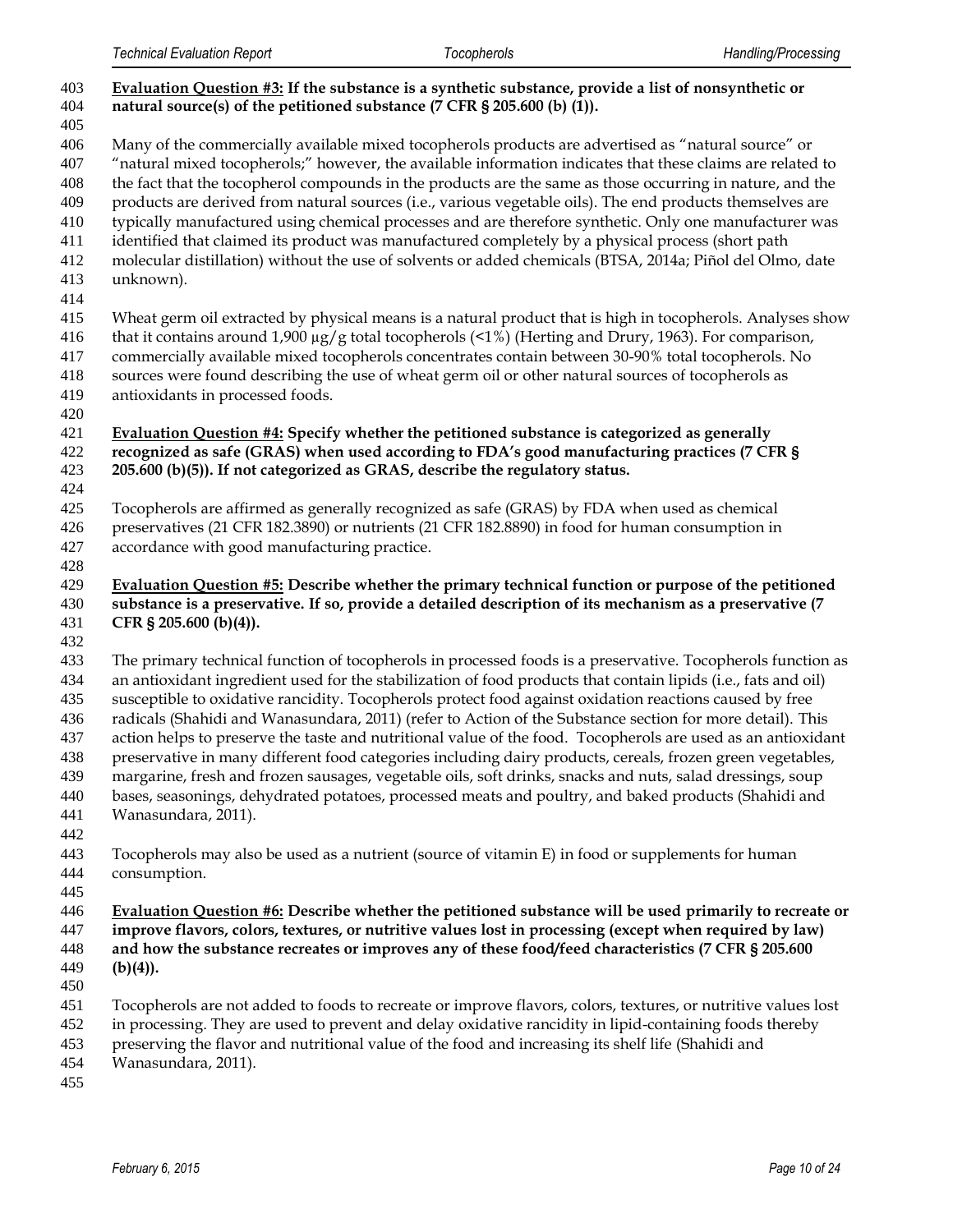| 456<br>457<br>458                                                                | Evaluation Question #7: Describe any effect or potential effect on the nutritional quality of the food or<br>feed when the petitioned substance is used $(7 \text{ CFR } $ 205.600 \text{ (b)}(3))$ .                                                                                                                                                                                                                                                                                                                                                                                                                                                                                                                                                                                                                                                                                                                                                                                                                                                                                                          |
|----------------------------------------------------------------------------------|----------------------------------------------------------------------------------------------------------------------------------------------------------------------------------------------------------------------------------------------------------------------------------------------------------------------------------------------------------------------------------------------------------------------------------------------------------------------------------------------------------------------------------------------------------------------------------------------------------------------------------------------------------------------------------------------------------------------------------------------------------------------------------------------------------------------------------------------------------------------------------------------------------------------------------------------------------------------------------------------------------------------------------------------------------------------------------------------------------------|
| 459<br>460<br>461<br>462<br>463                                                  | Tocopherols have an effect on the nutritional quality of foods because of their antioxidant properties.<br>Mixed tocopherols contain alpha-tocopherol, a form of vitamin E. Tocopherols protect food against<br>oxidation reactions caused by free radicals (Shahidi and Wanasundara, 2011) and this action helps to<br>preserve the taste and nutritional value of the food.                                                                                                                                                                                                                                                                                                                                                                                                                                                                                                                                                                                                                                                                                                                                  |
| 464<br>465<br>466<br>467                                                         | Evaluation Question #8: List any reported residues of heavy metals or other contaminants in excess of<br>FDA tolerances that are present or have been reported in the petitioned substance (7 CFR § 205.600<br>$(b)(5)$ ).                                                                                                                                                                                                                                                                                                                                                                                                                                                                                                                                                                                                                                                                                                                                                                                                                                                                                     |
| 468<br>469<br>470<br>471                                                         | No reports of residues of heavy metals or other contaminants in excess of FDA tolerances have been<br>identified for tocopherols. No substances listed on FDA's Action Levels for Poisonous or Deleterious<br>Substances in Human Food have been reported as contaminants of concern in tocopherols.                                                                                                                                                                                                                                                                                                                                                                                                                                                                                                                                                                                                                                                                                                                                                                                                           |
| 472<br>473<br>474<br>475                                                         | Evaluation Question #9: Discuss and summarize findings on whether the manufacture and use of the<br>petitioned substance may be harmful to the environment or biodiversity (7 U.S.C. § 6517 (c) (1) (A) (i)<br>and 7 U.S.C. § 6517 (c) (2) (A) (i)).                                                                                                                                                                                                                                                                                                                                                                                                                                                                                                                                                                                                                                                                                                                                                                                                                                                           |
| 476<br>477<br>478<br>479<br>480<br>481<br>482                                    | The process to manufacture tocopherols may be harmful to the environment if organic solvents and other<br>chemicals are used. As described in the response to Evaluation Questions #1 and #2, organic solvents and<br>other chemicals may be used in the commercial extraction of tocopherols from vegetable oil. If these<br>chemicals are released into the environment through waste streams, then environmental contamination<br>could occur. No sources were found that discussed environmental contamination resulting from the<br>manufacturing of tocopherols.                                                                                                                                                                                                                                                                                                                                                                                                                                                                                                                                         |
| 483<br>484<br>485<br>486<br>487                                                  | It is unlikely that the uses of tocopherols as an antioxidant in human foods or its breakdown products are<br>harmful to the environment or biodiversity. Tocopherols are abundant in plant tissues (DellaPenna and<br>Pogson, 2006) and, therefore, are naturally abundant in the environment. Vitamin E (alpha-tocopherol) is<br>an essential nutrient in the diet of all mammals (DellaPenna and Pogson, 2006).                                                                                                                                                                                                                                                                                                                                                                                                                                                                                                                                                                                                                                                                                             |
| 488<br>489<br>490<br>491<br>492<br>493<br>494<br>495<br>496<br>497<br>498<br>499 | Tocopherols are easily oxidized in the presence of light or metals or when exposed to high temperatures or<br>alkaline pH conditions (Lampi et al., 2002). Oxidative degradation of tocopherols results in the formation of<br>tocopheroxides, tocopherol quinones, and tocopherol hydroquinones (Gregory, 1996). Further oxidation<br>and rearrangement reactions can lead to the formation of many other compounds. Pokorny (2007) stated<br>that, by reaction with free radicals, tocopherols are converted to quinones, spirodimers, copolymers with<br>oxidized lipids, and various other compounds. Quinones are a group of compounds that are ubiquitous in<br>nature, and they occur naturally in plants, fungi, and bacteria (Monks and Jones, 2002). Tocopherol<br>spirodimer is a major product of tocopherol oxidation in vivo and is found in animal tissues (Al-Malaika,<br>2004). In conclusion, tocopherols and its breakdown products occur naturally in the environment;<br>therefore, the use of tocopherols as an antioxidant ingredient in food does not raise environmental<br>concerns. |
| 500<br>501<br>502                                                                | No sources were found that discussed the possible persistence of tocopherols in the environment.<br>Concentrations of tocopherols or its breakdown products in the environment were also not found.                                                                                                                                                                                                                                                                                                                                                                                                                                                                                                                                                                                                                                                                                                                                                                                                                                                                                                            |
| 503<br>504<br>505<br>506                                                         | Evaluation Question #10: Describe and summarize any reported effects upon human health from use of<br>the petitioned substance (7 U.S.C. § 6517 (c) (1) (A) (i), 7 U.S.C. § 6517 (c) (2) (A) (i)) and 7 U.S.C. § 6518<br>$(m)$ (4)).                                                                                                                                                                                                                                                                                                                                                                                                                                                                                                                                                                                                                                                                                                                                                                                                                                                                           |
| 507<br>508<br>509                                                                | It is unlikely that the use of tocopherols as an antioxidant in foods is harmful to human health. Tocopherols<br>are a natural part of the human diet, with a large proportion of intake coming from tocopherols naturally<br>present in vegetable oils (IOM, 2000). Tocopherols are affirmed as GRAS by FDA when used as chemical                                                                                                                                                                                                                                                                                                                                                                                                                                                                                                                                                                                                                                                                                                                                                                             |

- preservatives or nutrients in food for human consumption in accordance with good manufacturing practice
- *February 6, 2015 Page 11 of 24* (21 CFR 182.3890, 182.8890). Reports of adverse effects of tocopherols in humans are limited to studies and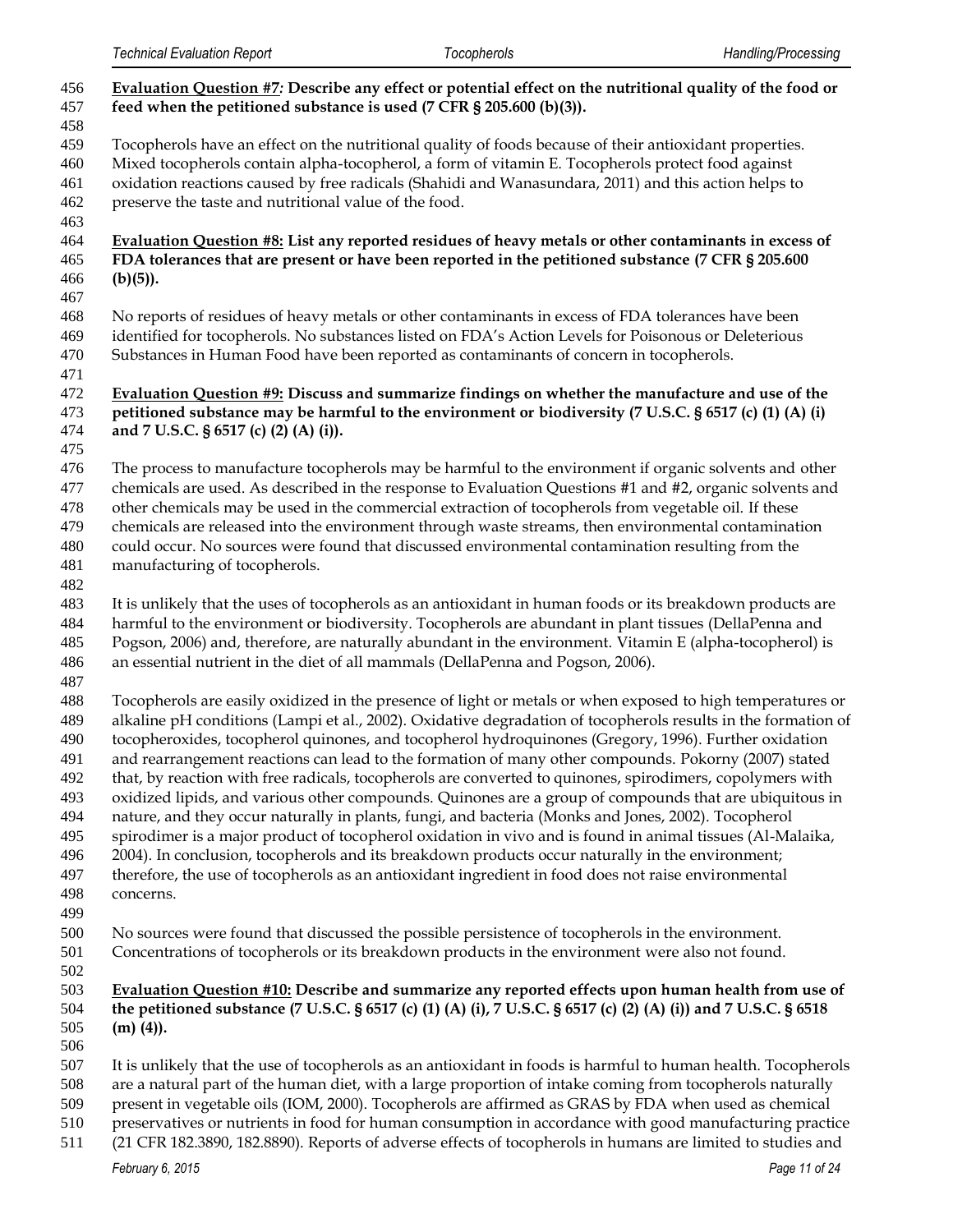- cases involving supplementation with high levels of alpha-tocopherol, the most biologically active form of tocopherol in humans.
- As stated above, tocopherols are a natural part of the human diet. Gamma-tocopherol is the most
- prominent form present in the American diet (Yang et al., 2012). The various forms of tocopherols are not
- interconvertible within the human body, and alpha-tocopherol is the only form that has vitamin E activity
- for humans (IOM, 2000). The Recommended Dietary Allowance (RDA) for vitamin E (as alpha-tocopherol)
- set by the Institute of Medicine (IOM, 2000) ranges from 6 mg/day for young children to 15 mg/day for adults (19 mg/day for lactating women). The Tolerable Upper Intake Level (UL) for alpha-tocopherol
- ranges from 200 mg/day for young children to 1,000 mg/day for adults. The UL is the highest level of total
- daily alpha-tocopherol intake that is likely to pose no risk of adverse health effects in almost all
- individuals. The UL applies to all stereoisomers of alpha-tocopherol (IOM, 2000).
- 
- There is no evidence of adverse effects resulting from the consumption of alpha-tocopherol naturally occurring in foods (IOM, 2000). The National Institutes of Health (NIH) Office of Dietary Supplements reports that, "eating vitamin E in foods is not risky or harmful" (Office of Dietary Supplements, 2011).
- Excessive intake of alpha-tocopherol in humans from supplementation or pharmacological use might
- increase the risk of bleeding (by reducing the blood's ability to form clots after a cut or injury) or
- hemorrhagic stroke (IOM, 2000; Office of Dietary Supplements, 2011). However, a clear causal relationship
- between alpha-tocopherol and these effects has not yet been established (IOM, 2000). Other side effects of
- excessive alpha-tocopherol intake have been reported in various studies and include fatigue, emotional
- disturbances, thrombophlebitis, breast soreness, creatinuria, altered serum lipid and lipoprotein levels,
- gastrointestinal disturbances, and thyroid effects (IOM, 2000). However, none of these reported effects
- have been consistently observed in controlled studies.
- 

 Meta-analyses that examined high-dosage vitamin E supplementation and increased risk of mortality have had mixed results. Several published meta-analyses have linked high-dosage vitamin E supplementation (above the RDA of 15 mg/day) to small but statistically significant increases in all-cause mortality (i.e., death from any cause) (Miller et al., 2005; Bjelakovic et al., 2007; Bjelakovic et al., 2013). These studies examined mortality data from the large database of clinical trials that have tested vitamin E supplementation as a therapy to prevent various chronic diseases. The causes of the observed increases in mortality were not assessed by the study authors. In contrast to their findings, one recent meta-analysis (Curtis et al., 2014), that included only trials undertaken in highly-developed countries in apparently healthy adults, showed no effect on all-cause mortality with vitamin E supplementation at doses of 23–800

- IU/day (equivalent to 15–536 mg/day of natural alpha-tocopherol using conversion factors provided in
- 547 Office of Dietary Supplements [2013]).
- 

 Animal studies have demonstrated that alpha-tocopherol is not mutagenic, carcinogenic, or teratogenic (IOM, 2000); however, some recent research suggests that vitamin E supplementation below the UL (1,000 mg/d in adults) could increase the risk of prostate cancer in men (Office of Dietary Supplements, 2011). A large study supported by NIH concluded that vitamin E supplementation increased the occurrence of prostate cancer by 17% in men who received the vitamin E supplement alone versus those who received a

- placebo. The vitamin E supplement used in this study was 400 IU/day of all-rac-alpha-tocopherol acetate,
- which is equivalent to 180 mg/day of natural alpha-tocopherol (using conversion factors provided in IOM,
- 2000; Office of Dietary Supplements, 2013). No increase in prostate cancer was observed when vitamin E
- and selenium supplements were taken together (Klein et al., 2011). An update to this study was published in 2014 that examined the effects of vitamin E supplementation on prostate cancer risk conditional upon
- baseline selenium status of the subjects (Kristal et al., 2014). This new methodology found that vitamin E
- supplementation alone had no effect among men with high baseline selenium levels, but it did increase the
- risks of prostate cancer among men with lower selenium levels at baseline. The authors concluded that
- men should avoid selenium or vitamin E supplementation at doses that exceed recommended dietary
- intakes (Kristal et al., 2014).
- 
- In regard to other forms of tocopherols (beta, gamma, and delta forms), the IOM reports that little
- information is available on the possible adverse effects to humans resulting from ingestion of amounts of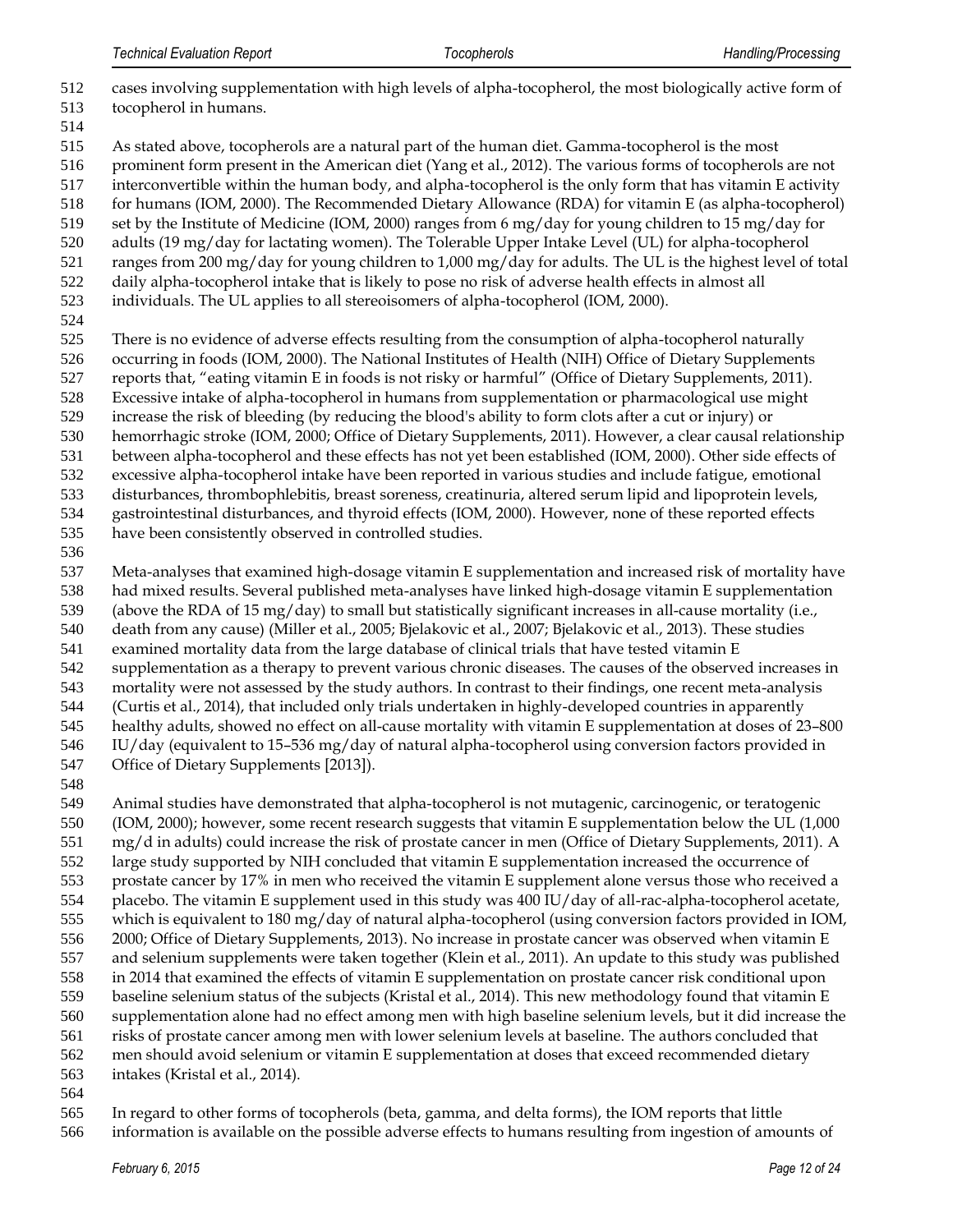these tocopherols that exceed the levels normally found in foods. A typical mixed tocopherols product consists primarily of gamma-tocopherol, followed by delta- or alpha-tocopherol, with beta-tocopherol representing the lowest proportion in the mixture (CIR, 2002; EFSA, 2008; Organic Technologies, 2013). All forms of tocopherols are absorbed into the body following ingestion; therefore, all forms could contribute to vitamin E toxicity (IOM, 2000). The European Food Safety Authority (EFSA) concluded that the intake of 572 mixed tocopherols from supplement use should be in accordance with the UL for vitamin E of 300 mg/day for adults set by the Scientific Committee on Food (SCF) in 2003 (EFSA, 2008). Recent studies in animals have demonstrated that gamma-tocopherol, delta-tocopherol, and natural mixtures of tocopherols have cancer preventative activity (Yang et al., 2012). A review by cancer prevention researchers (Yang et al., 2012) concluded that "more research on the biologic activities of the different forms and mixtures of tocopherols is needed," and "the possible adverse effects of high doses of tocopherols warrant further investigation." Vitamin E toxicity may be caused by antagonism with the function of other fat-soluble vitamins (EFSA, 2008). Very high doses of vitamin E in animal studies have shown impaired bone mineralization, reduced liver storage of vitamin A, and hemorrhagic effects. These effects could be corrected in animals by increasing the dietary supplements of the appropriate fat-soluble vitamin (i.e., vitamin D for impaired bone mineralization, vitamin A for reduced liver storage of vitamin A, and vitamin K for hemorrhagic effects) (EFSA, 2008). No sources were identified that discuss toxic effects resulting from the breakdown products of tocopherols or resulting from contaminants in commercially-produced tocopherols. **Evaluation Question #11: Describe any alternative practices that would make the use of the petitioned substance unnecessary (7 U.S.C. § 6518 (m) (6)).** For some food products, use of an antioxidant such as tocopherols could be avoided by employing one or more of the following approaches: shortening the shelf-life date; reformulating the product; changing the product's packaging or storage/distribution conditions; and/or increasing dietary antioxidants in livestock. *Product Reformulation* One type of product reformulation that can increase the oxidative stability of a food product is to remove or replace the sensitive ingredient(s), such as polyunsaturated oil. The degree of unsaturation of a lipid is one of the most important factors determining the rate of oxidation (Márques-Ruis et al., 2014). The higher the degree of unsaturation, the easier a lipid can become oxidized. As explained in the Action of the Substance section, polyunsaturated fatty acids are the least stable components of lipids (Pokorny, 2007). Therefore, a processed food product made with polyunsaturated oil is highly susceptible to oxidative

- rancidity. In some cases, replacement of polyunsaturated oil with a less-saturated oil may be an alternative to using an antioxidant in the food product.
- 
- In food emulsions, such as mayonnaise, salad dressings, soups, and sauces, higher concentrations of an emulsifier ingredient can increase the oxidative stability of the product (Márques-Ruis et al., 2014). Also,
- increasing the pH of the emulsion may help to decrease the rate of lipid oxidation (Márques-Ruis et al.,
- 2014).
- 
- No sources were identified that compared the effectiveness of product reformulation versus the use of
- tocopherols as antioxidants in foods.
- 
- *Packaging Solutions*
- Active packaging technologies that help to maintain low oxygen content in packages are alternative
- practices that make the use of antioxidant preservatives unnecessary in some processed foods. These
- strategies include the use of vacuum packaging, oxygen absorbers, modified atmosphere packs (replacing
- air by inert packaging gases), antioxidant packaging, enzymes such as glucose oxidase that remove oxygen,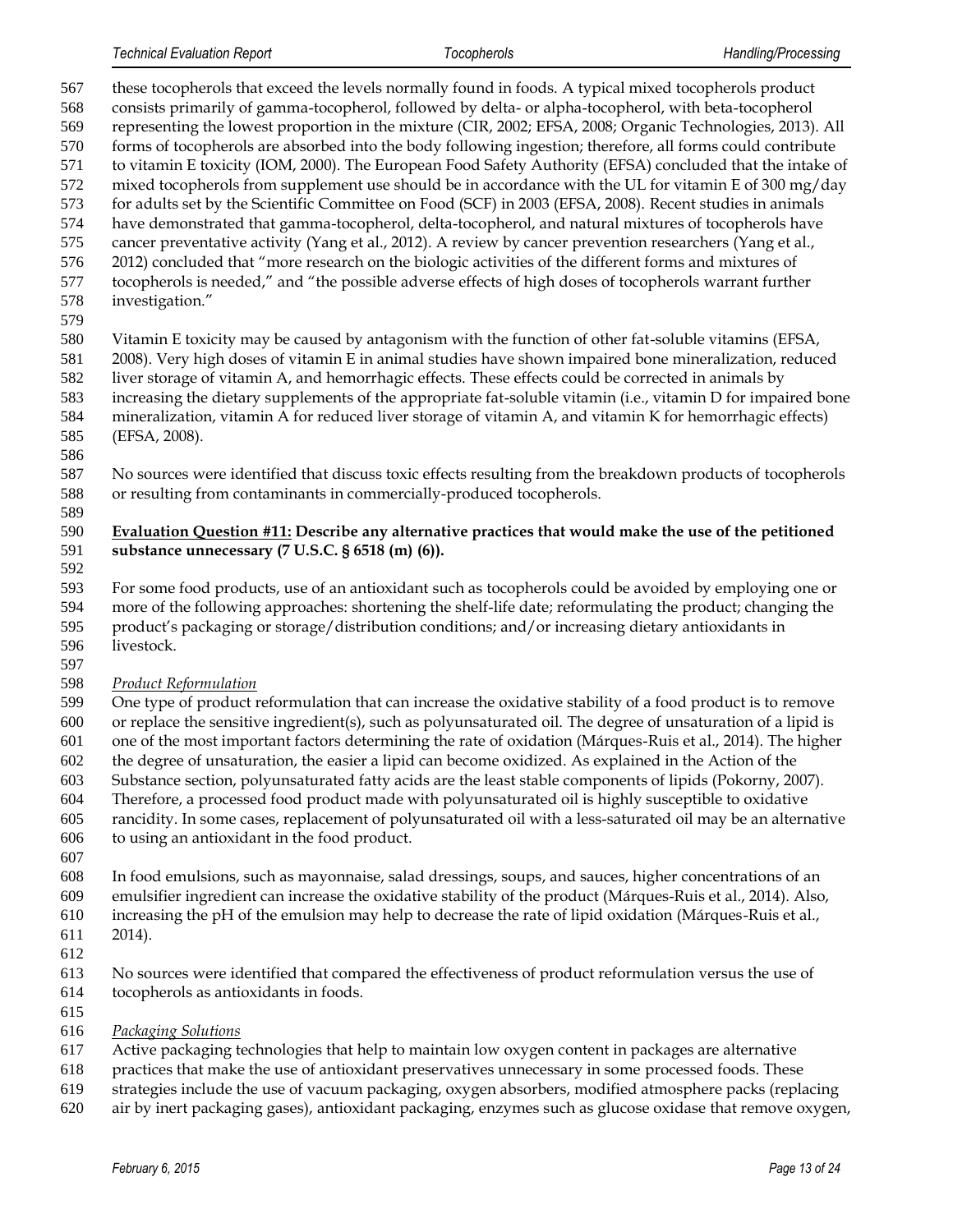- and UV-absorbing substances in transparent packaging materials (Saltmarsh and Insall, 2013; Cichello, 2014; Erkmen, 2012; Siró, 2012). Antioxidant packaging includes antioxidant substances incorporated into packaging systems to provide antioxidant activity. Research has been conducted in different food systems including meat, fish, poultry, cereal, lipids, and lipid products (Tian et al., 2013). Specifically, antioxidant agents can be incorporated into the packaging systems in many different forms, including sachet packages, adhesive-bonded labels, physical adsorption/coating on packaging material surface, packaging polymer matrix, multilayer films, and the food contact packaging surface using covalent immobilization (Tian et al., 2013). Oxygen- scavenging packaging, such as sachets or labels, is the most commercially important category of antioxidant packaging (Tian et al., 2013). Sachets have been successfully used in meat products, bakery products, cheese, nuts, and chips, and oxygen scavenger-containing labels have been successfully used with cooked and cured meat, poultry products, fish, pizzas, and bakery products. Sachets typically contain a metal-based oxygen scavenger, such as iron or iron-based powder. Labels have been made with natural essential oil extracts (e.g., ginger, oregano, cinnamon). Sachets and labels are reportedly not suitable for liquid or high humidity foods (Tian et al., 2013).
- 

Multisorb Technologies (Buffalo, NY) manufactures oxygen absorber packets, strips, and cards for use in a

wide variety of food applications (i.e., baked goods, dairy products, snacks, dried fruits and vegetables,

 infant formula, and processed meats). According to the manufacturer's website, "Multisorb's active packaging technologies allow natural food formulators to protect their products from the effects of

 oxidation and moisture loss" thereby reducing the need for preservative ingredients (Multisorb Technologies, 2014a). The packets, strips, and cards contain food grade materials that irreversibly remove

oxygen and reduce the oxygen content in the packaging to below 0.01%, which, according to the

manufacturer, is significantly less than vacuum packaging and gas flushing (Multisorb Technologies,

- 2014b).
- 

 Wholesale Group International (Australia) manufactures oxygen absorbing satchels made of iron carbonate 653 and activated carbon under the trade name OxySorber<sup>TM</sup> (Wholesale Group International, 2012).

*Changes in Product Storage/Distribution Conditions*

The rate of lipid oxidation can be decreased using low-temperature storage (Márques-Ruis et al., 2014). In

addition, storage in the dark may also help to delay lipid oxidation in some food products because light

acts as a catalyst during the initiation stage of autoxidation (Márques-Ruis et al., 2014). No sources were

identified that compared the effectiveness of changing product storage or distribution conditions with the

use of tocopherols as antioxidants in foods.

*Antioxidant Supplementation in Livestock*

In the case of meat products, several researchers have shown that adding antioxidants to the diets of

livestock increases the stability of the meat derived from those animals (reviewed in Brewer, 2011). This

practice can be an alternative to adding antioxidants to the final meat product. Using this approach,

antioxidants are still being used, just at a different stage of food production. Alpha-tocopherol (vitamin E)

 appears to be a commonly used antioxidant supplement for livestock. Vitamins, used for enrichment or fortification when FDA approved, are allowed as feed additives for use in organic livestock production [7

- CFR 205.603(d)(3)].
- 

Several studies that examined antioxidant supplementation in livestock have been conducted. Dietary

supplementation with alpha-tocopherol acetate (vitamin E) was shown to have a beneficial effect on the

oxidative stability of pork (Boler et al., 2009). Feeding pigs plant extracts containing natural antioxidants

- was also shown to improve the antioxidant potential of the meat (Lahucky et al., 2010). Adding carnosic
- acid (an active compound in rosemary extract) or vitamin E to the diets of lambs was shown to increase the

 No studies were identified that directly compared the effectiveness of active packaging solutions with the use of tocopherols as antioxidants in foods. Some of the commercially available active packaging solutions are described below.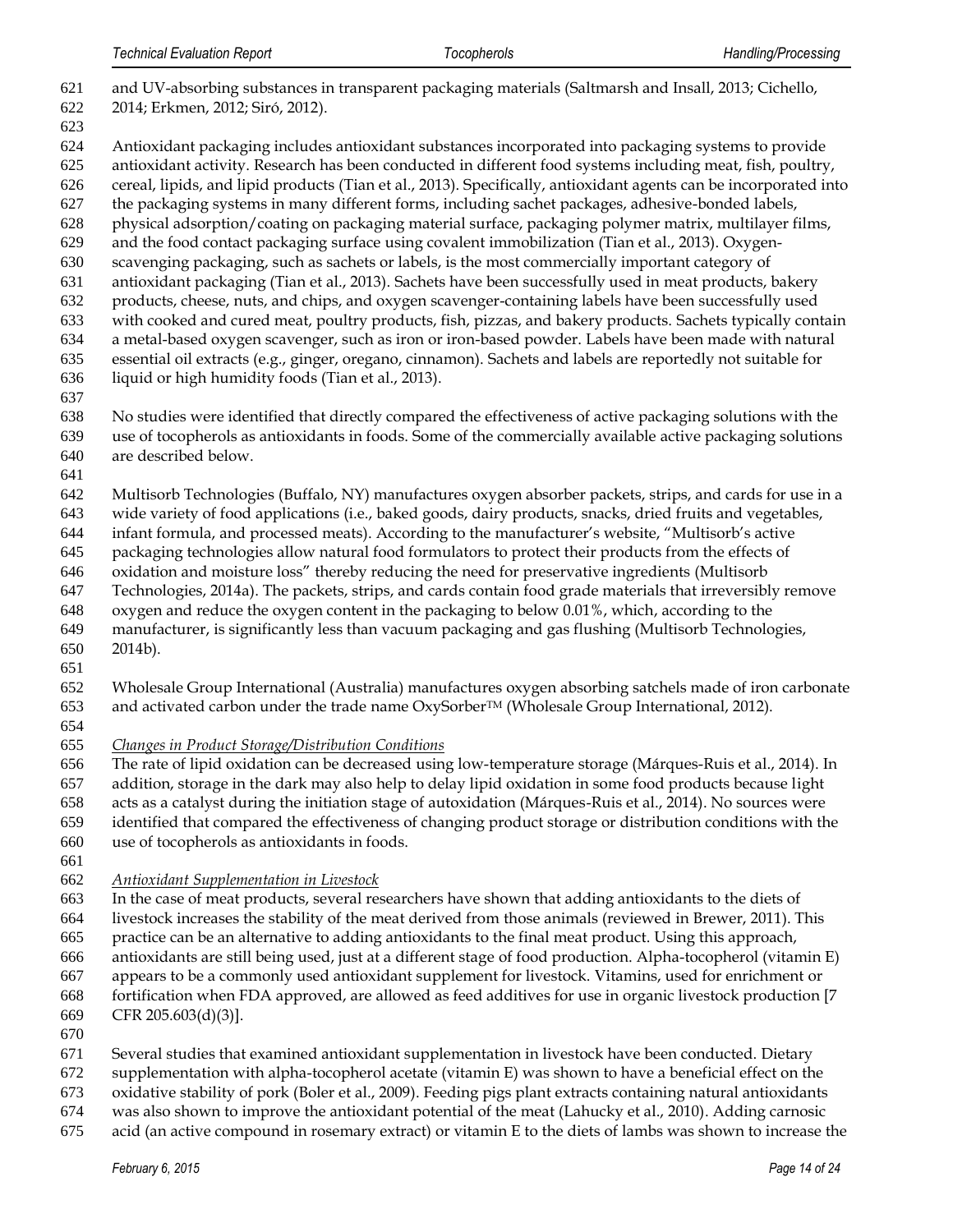oxidative stability of the meat (Morán et al., 2013). Supplementing the diet of cattle with vitamin E plus plant extracts rich in polyphenols effectively protected beef against lipid oxidation (Gobert et al., 2010). Grape pomace concentrate or vitamin E supplementation in the diets of broiler chickens decreased the susceptibility of breast meat to oxidation during refrigerated storage (Brenes et al., 2008). Wheat germ oil used as a source of natural alpha-tocopherol in the diets of broiler chickens was also shown to increase the stability of broiler meat (Arshad et al., 2013). No studies were identified that directly compared the effectiveness of antioxidant supplementation in livestock diets with the use of tocopherols as antioxidants added to meat products. **Evaluation Question #12: Describe all natural (non-synthetic) substances or products which may be used in place of a petitioned substance (7 U.S.C. § 6517 (c) (1) (A) (ii)). Provide a list of allowed substances that may be used in place of the petitioned substance (7 U.S.C. § 6518 (m) (6)).** The suitability of an antioxidant for a particular food application has to be determined on a case-by-case basis because it is difficult to predict the effectiveness of a particular antioxidant in a given food (Pokorny et al., 2001). Factors affecting the choice of antioxidant for a given food include the mechanism of antioxidant activity and chemistry of the food matrix. While there are many natural antioxidants available, they may not be suitable for replacement of tocopherols in a specific food application. Natural food antioxidants have been the subject of intensive research in recent years (Brewer, 2011). Experiments have been conducted on numerous substances, including spices, herbs, plant extracts (e.g., coffee, tea, grape, wheat), and other plant materials (e.g., various fruits, most parts of olive plant) (Brewer, 2011; Yu et al., 2002; Karre et al., 2013; Taghvaei and Jafari, 2013). Plant tissues are sources of natural antioxidant compounds including tocopherols, flavonoids, phenolic acids, and carotenoids. These compounds delay autoxidation through several different mechanisms (Brewer, 2011). Tocopherols are sacrificial antioxidants because they donate their phenolic hydrogen atoms to free radicals thereby converting them to stable and nonreactive forms (Hardy and Roley, 2000). Plant extracts that delay autoxidation through similar mechanisms may be suitable replacements for tocopherols if they are effective in the desired food matrix and if they are incorporated at appropriate concentrations. Spices and herbs often contain high concentrations of phenolic compounds that provide antioxidant protection through a hydrogen donation mechanism—similar to tocopherols—so could be used as alternatives to tocopherols in food products. Examples include phenolic acid compounds that generally act by trapping free radicals and flavonoids that can scavenge free radicals and chelate metals as well. Antioxidative extracts of the *Lamiaceae* family of plants (oregano, marjoram, savory, sage, rosemary, thyme, and basil) have high phenol content. Spices containing high levels of phenolic acids include cinnamon, clove, nutmeg, ginger, turmeric, and black pepper. Garlic, green tea, coffee, and grape extracts also have high phenolic content. The procedures used to extract natural antioxidants from their plant sources strongly influence the composition and antioxidant activity of the extracts (Brewer, 2011). Also, because plant extracts are aromatic, they may or may not be desirable antioxidant ingredients due to their ability to impart odor or flavor to foods. For example, rosemary extracts can contain verbenone, borneol, and camphor that may impart a rosemary odor to foods (Brewer, 2011). In addition, depending on the types of extraction procedures used, some plant extracts commonly referred to as "natural" by the manufacturer may actually be considered synthetic if chemical processes were used during their manufacture. Out of the many different natural antioxidants that have been reported in the food science literature, rosemary extract, green tea extract, and grape seed extract appear to be products that are commercially available on a large scale for use as food antioxidants in applications similar to tocopherols. Because all three of these extracts are commercially available in organic forms, they are discussed in more detail below in response to Evaluation Question #13.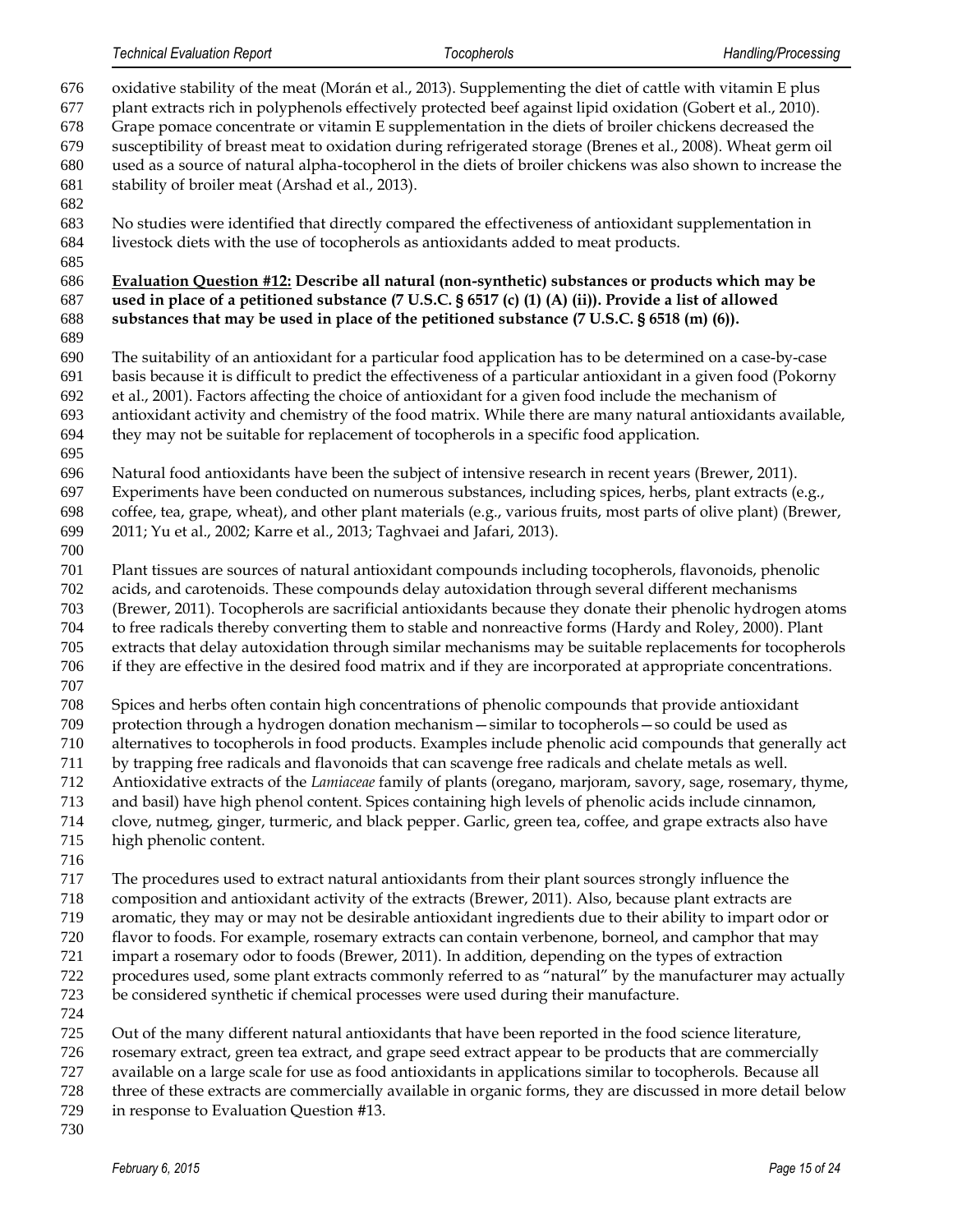- **Evaluation Information #13: Provide a list of organic agricultural products that could be alternatives for the petitioned substance (7 CFR § 205.600 (b) (1)).** Organic rosemary extract is a possible alternative for tocopherols in some food applications. Rosemary extracts provide excellent protection in the oxidative stability of lipid matrices (Cordeiro et al., 2013). Rosemary extracts in general are available from many different suppliers around the globe in both liquid and powder forms that are oil or water soluble. Organic rosemary extract is available in liquid form from at least one manufacturer (Mountain Rose Herbs, 2014). According to some of the manufacturers, rosemary extract is suitable for use as an antioxidant in a wide variety of food categories including animal and vegetable fats and oils, margarines and other spreads, potato products, meat, poultry, seafood, baked goods, beverages, snacks, mayonnaise, sauces, salad dressings, cereals, energy bars, nuts, dairy products, fried foods, pasta, marine oils, and flavors (Kemin, 2014a; BI Nutraceuticals, 2014a; DuPont Nutrition and Health, 2014a; FanPharma Co., 2014; Vivita, 2009a; Kalsec, 2014b; Vitablend, 2014). These are similar to the food applications reported for tocopherols (see Specific Uses of the Substance section). Typical usage levels for rosemary extract in foods are 500–2000 ppm (DuPont Nutrition and Health, 2014b), similar to typical usage levels of tocopherols (Lampi et al., 2002; Brenntag Specialties, Inc., date unknown). Numerous studies have demonstrated the antioxidant activity of rosemary extract in various meat and poultry products (Karre et al., 2013). In general, rosemary products have performed successfully in mechanically deboned turkey meat, vacuum-packaged raw ground beef and pork, cooked pork patties, cooked ground beef, and raw frozen sausage. Some studies in meat products, however, have reported that certain rosemary extracts were ineffective at delaying oxidation (Karre et al., 2013). Karre et al. (2013) postulate that these inconsistencies may be due to differences in the quality of the extracts used in these studies. Organic green tea extract is another possible alternative for tocopherols in some food applications. Green tea extracts for use as food antioxidants are available from several global suppliers in both liquid and powder forms that are oil or water soluble (Caldic Canada Inc., 2012; Vivita, 2009b; Skyherb Inc., 2014; DuPont Nutrition and Health, 2014a; BI Nutraceuticals, 2014b; MB-Holding GmbH & Co. 2012). Organic forms of green tea extract are available from at least two of those suppliers (Skyherb Inc., 2014; MB-
- Holding GmbH & Co. 2012). According to some manufacturers, green tea extract is suitable for use as an antioxidant in the following food categories: beverages, dairy products, meat and meat products, snacks,
- breakfast cereals, energy bars, margarines and spreads, and ready-to-eat meals (MB-Holding GmbH & Co., 2012; Vivita, 2009b; DuPont Nutrition and Health, 2014a). Perumalla and Hettiarachchy (2011) reported that green tea extract has been used in various food applications such as bread, extra virgin olive oil, meat, sausages and fish, dehydrated apple products, rice starch products, and biscuits. Typical usage levels for green tea extract in foods are <500 ppm (DuPont Nutrition and Health, 2014b), similar to typical usage levels of tocopherols (Lampi et al., 2002; Brenntag Specialties, Inc., date unknown).
- 

 Organic grape seed extract is also a possible alternative for tocopherols in some food applications. Grape seed extracts for use as food antioxidants are available from several global suppliers in both liquid and powder forms (Naturex, 2014; Skyherb Inc., 2011; Ethical Naturals, Inc., 2014; C.E. Roeper GmbH, 2008). Organic grape seed extract is available from at least one manufacturer (Skyherb Inc., 2014). Perumalla and Hettiarachchy (2011) reported that grape seed extract has demonstrated antioxidant activity alone or in combination with other substances in various food applications such as tomatoes, frankfurters, raw and cooked meat, poultry products, and fish. Typical usage levels for grape seed extract in foods are 100–10,000 777 ppm (Perumalla and Hettiarachchy, 2011), similar to typical usage levels of tocopherols (Lampi et al., 2002; Brenntag Specialties, Inc., date unknown). The red color and astringent taste of grape seed extract could affect the color and taste of a food product when used at higher concentrations (Perumalla and

- Hettiarachchy, 2011).
- 
- 
-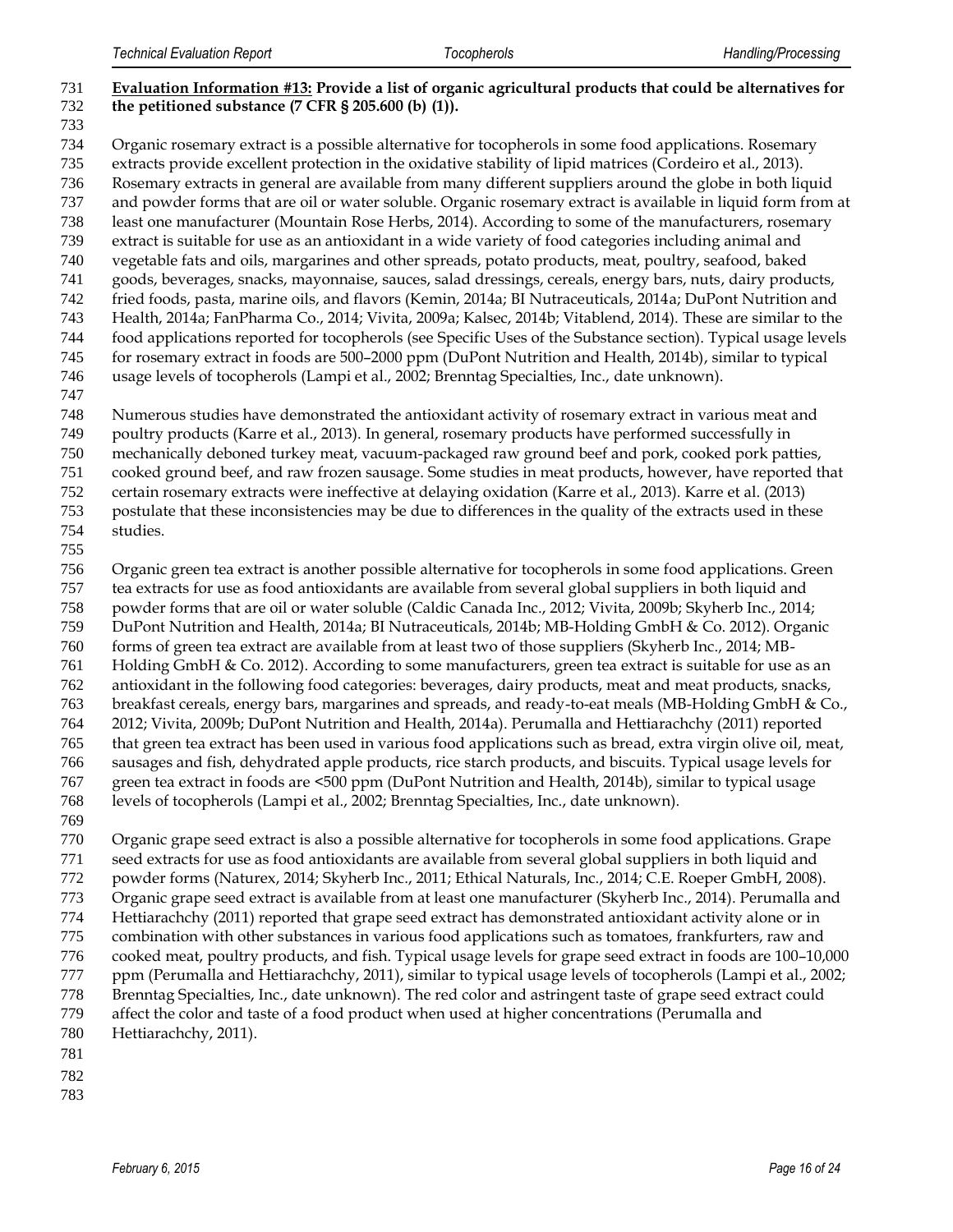| 784               | References                                                                                                                                                                                                   |
|-------------------|--------------------------------------------------------------------------------------------------------------------------------------------------------------------------------------------------------------|
| 785               |                                                                                                                                                                                                              |
| 786<br>787<br>788 | ADM (Archer Daniels Midland Company). 2014. Decanox™ MTS-30 P Product Details page. Available<br>online at http://www.adm.com/_layouts/ProductDetails.aspx?productid=493                                     |
| 789<br>790        | Al-Malaika, S. 2004. Perspectives in stabilisation of polyolefins. In: Long Term Properties of Polyolefins (Ed.<br>A.-C. Albertsson). Advances in Polymer Science, 169: 121-150.                             |
| 791<br>792        | American Heart Association. 2014a. "Polyunsaturated Fats" article. Updated Oct. 31, 2014. Available online                                                                                                   |
| 793               | at                                                                                                                                                                                                           |
| 794               | http://www.heart.org/HEARTORG/GettingHealthy/NutritionCenter/HealthyEating/Polyunsaturated-                                                                                                                  |
| 795               | Fats_UCM_301461_Article.jsp#                                                                                                                                                                                 |
| 796<br>797        | American Heart Association. 2014b. "Saturated Fats" article. Updated Sept. 25, 2014. Available online at                                                                                                     |
| 798               | http://www.heart.org/HEARTORG/GettingHealthy/NutritionCenter/HealthyEating/Saturated-                                                                                                                        |
| 799               | Fats_UCM_301110_Article.jsp                                                                                                                                                                                  |
| 800               |                                                                                                                                                                                                              |
| 801               | AOM (Advanced Organic Materials S.A.). 2014. Mixed tocopherols product information. Available online                                                                                                         |
| 802               | at http://www.aomsa.com.ar/Mixed_Tocopherols.html#                                                                                                                                                           |
| 803               |                                                                                                                                                                                                              |
| 804               | Aquaculture Working Group. 2012. Petition for Listing Tocopherols for Aquatic Animals on National List                                                                                                       |
| 805               | of Approved and Prohibited Substances. Available online at                                                                                                                                                   |
| 806               | http://www.ams.usda.gov/AMSv1.0/getfile?dDocName=STELPRDC5098474                                                                                                                                             |
| 807<br>808        | Arshad, M.S., Anjum, F.M., Khan, M.I., Shahid, M., Akhtar, S., Sohaib, M. 2013. Wheat germ oil enrichment                                                                                                    |
| 809               | in broiler feed with a-lipoic acid to enhance the antioxidant potential and lipid stability of meat. Lipids in                                                                                               |
| 810               | Health and Disease, 12: 164. Available online at http://www.lipidworld.com/content/12/1/164                                                                                                                  |
| 811               |                                                                                                                                                                                                              |
| 812               | Barnicki, S.D., Sumner, C.E., Jr., Williams, H.C. 1996. Process for the production of tocopherol concentrates.                                                                                               |
| 813               | US Patent Number 5,512,691. Available online at http://patft.uspto.gov/netacgi/nph-                                                                                                                          |
| 814               | Parser?Sect2=PTO1&Sect2=HITOFF&p=1&u=/netahtml/PTO/search-                                                                                                                                                   |
| 815               | bool.html&r=1&f=G&l=50&d=PALL&RefSrch=yes&Query=PN/5512691                                                                                                                                                   |
| 816               |                                                                                                                                                                                                              |
| 817               | BASF. 2013. Mixed tocopherols product information. Available online at                                                                                                                                       |
| 818               | http://worldaccount.basf.com/wa/NAFTA~en_US/Catalog/HumanNutrition/pi/BASF/productgroup/                                                                                                                     |
| 819               | mixed_tocopherols                                                                                                                                                                                            |
| 820<br>821        | BI Nutraceuticals. 2014a. RoseOx® Basic product information. Available online at                                                                                                                             |
| 822               | http://www.botanicals.com/roseox.php                                                                                                                                                                         |
| 823               |                                                                                                                                                                                                              |
| 824               | BI Nutraceuticals. 2014b. Botanical Extracts product list. Available online at                                                                                                                               |
| 825               | http://www.botanicals.com/extracts_products.php                                                                                                                                                              |
| 826               |                                                                                                                                                                                                              |
| 827               | Bjelakovic, G., Nikolova, D., Gluud, L.L., Simonetti, R.G. Gluud, C. 2007. Mortality in randomized trials of                                                                                                 |
| 828               | antioxidant supplements for primary and secondary prevention: Systematic review and meta-analysis. The                                                                                                       |
| 829               | Journal of the American Medical Association, 297: 842-857. Available online at                                                                                                                               |
| 830               | http://jama.jamanetwork.com/article.aspx?articleid=205797                                                                                                                                                    |
| 831               |                                                                                                                                                                                                              |
| 832               | Bjelakovic, G., Nikolova, D., Gluud, C. 2013. Meta-regression analyses, meta-analyses, and trial sequential                                                                                                  |
| 833<br>834        | analyses of the effects of supplementation with Beta-carotene, vitamin A, and vitamin E singly or in<br>different combinations on all-cause mortality: do we have evidence for lack of harm? PLoS One, 8(9): |
| 835               | e74558. Available online at                                                                                                                                                                                  |
| 836               | http://www.plosone.org/article/info%3Adoi%2F10.1371%2Fjournal.pone.0074558                                                                                                                                   |
| 837               |                                                                                                                                                                                                              |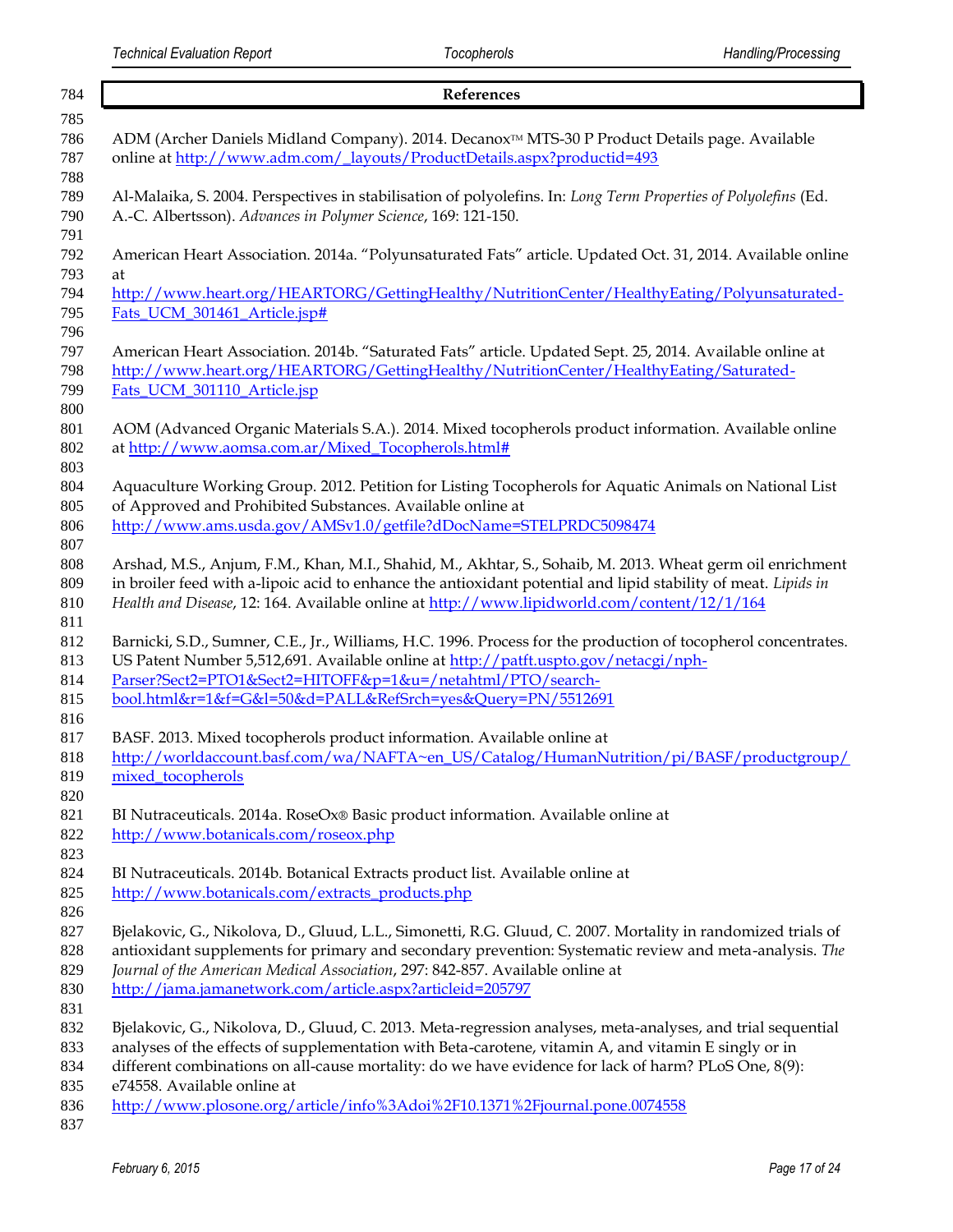| 838<br>839<br>840        | Boler, D.D., Gabriel, S.R., Yang, H., Balsbaugh, R., Mahan, D.C., Brewer, M.S., McKeith, F.K., Killefer, J.<br>2009. Effect of different dietary levels of natural-source vitamin E in grow-finish pigs on pork quality and<br>shelf life. Meat Science, 83: 723-730.                  |
|--------------------------|----------------------------------------------------------------------------------------------------------------------------------------------------------------------------------------------------------------------------------------------------------------------------------------|
| 841<br>842<br>843<br>844 | Brenes, A., Viveros, A., Goñi, I., Centeno, C., Sáyago-Ayerdy, S.G., Arija, I., Saura-Calixto, F. 2008. Effect of<br>grape pomace concentrate and vitamin E on digestibility of polyphenols and antioxidant activity in<br>chickens. Poultry Science, 87: 307-316. Available online at |
| 845<br>846               | http://ps.oxfordjournals.org/content/87/2/307.long                                                                                                                                                                                                                                     |
| 847                      | Brenntag Specialties, Inc. date unknown. Covi-ox® Product Datasheets. Available online at                                                                                                                                                                                              |
| 848                      | http://www.brenntagspecialties.com/en/pages/Markets_IndustriesServed/Food/Vitamins/index.html                                                                                                                                                                                          |
| 849<br>850               | Accessed on 11/01/2014.                                                                                                                                                                                                                                                                |
| 851                      | Brewer, M.S. 2011. Natural Antioxidants: Sources, Compounds, Mechanisms of Action, and Potential                                                                                                                                                                                       |
| 852<br>853               | Applications. Comprehensive Reviews in Food Science and Food Safety, 10: 221-247. Available online at<br>http://onlinelibrary.wiley.com/doi/10.1111/j.1541-4337.2011.00156.x/full                                                                                                      |
| 854<br>855               | BTSA. 2012. "Product List 2012" brochure. Available online by searching for "Tocobiol" at                                                                                                                                                                                              |
| 856                      | http://www.ulprospector.com/en/na/Food Accessed on 11/29/14.                                                                                                                                                                                                                           |
| 857                      |                                                                                                                                                                                                                                                                                        |
| 858                      | BTSA. 2013. Tocobiol® PV 40 product information. Available online at http://www.btsa-es.com/wp-                                                                                                                                                                                        |
| 859<br>860               | content/uploads/PDS%20TOCOBIOL%20PV40%20ENG%20Rev09%20040713.pdf                                                                                                                                                                                                                       |
| 861                      | BTSA. 2014a. Tocobiol® product information. Available online at http://btsa-                                                                                                                                                                                                           |
| 862                      | es.com/productos/tocobiol/?lang=en                                                                                                                                                                                                                                                     |
| 863                      |                                                                                                                                                                                                                                                                                        |
| 864                      | BTSA. 2014b. Food Antioxidants product information brochure. Available online at http://btsa-                                                                                                                                                                                          |
| 865<br>866               | es.com/product-lines/food/?lang=en                                                                                                                                                                                                                                                     |
| 867                      | Burdock, G.A. 1997. Tocopherols. In: Encyclopedia of Food and Color Additives, Volume III. CRC Press, Boca                                                                                                                                                                             |
| 868<br>869               | Raton, FL, pp. 2801-2803.                                                                                                                                                                                                                                                              |
| 870                      | Caldic Canada Inc. 2012. Antioxidants product information. Available online at                                                                                                                                                                                                         |
| 871                      | http://www.nealanders.com/us/antioxidants                                                                                                                                                                                                                                              |
| 872<br>873               | C.E. Roeper GmbH. 2008. Grape seed extract product information webpage. Available online at                                                                                                                                                                                            |
| 874                      | http://www.roeper.de/en/produktdetail.html?nummer=167                                                                                                                                                                                                                                  |
| 875                      |                                                                                                                                                                                                                                                                                        |
| 876                      | CGSB (Canadian General Standards Board). 2011. Organic Production Systems Permitted Substances List.                                                                                                                                                                                   |
| 877                      | CAN/CGSB-32.311-2006. Amended June 2011. Available online at http://www.tpsgc-pwgsc.gc.ca/ongc-                                                                                                                                                                                        |
| 878<br>879               | cgsb/programme-program/normes-standards/internet/bio-org/permises-permitted-eng.html                                                                                                                                                                                                   |
| 880                      | CGSB (Canadian General Standards Board). 2012. Organic Aquaculture Standards. CAN/CGSB-32.312-                                                                                                                                                                                         |
| 881                      | 2012. Available online at http://www.techstreet.com/cgi-                                                                                                                                                                                                                               |
| 882                      | bin/detail?doc_no=can_cgsb%7C32_312_2012;product_id=1831710                                                                                                                                                                                                                            |
| 883                      |                                                                                                                                                                                                                                                                                        |
| 884                      | Cichello, S.A. 2014. Oxygen absorbers in food preservation: a review. Journal of Food Science and Technology,                                                                                                                                                                          |
| 885<br>886               | February 2014: 1-7.                                                                                                                                                                                                                                                                    |
| 887                      | CIR (Cosmetic Ingredient Review). 2002. Final Report on the Safety Assessment of Tocopherol, Tocopheryl                                                                                                                                                                                |
| 888                      | Acetate, Tocopheryl Linoleate, Tocopheryl Linoleate/Oleate, Tocopheryl Nicotinate, Tocopheryl Succinate,                                                                                                                                                                               |
| 889                      | Dioleyl Tocopheryl Methylsilanol, Potassium Ascorbyl Tocopheryl Phosphate, and Tocophersolan.                                                                                                                                                                                          |
| 890                      | International Journal of Toxicology 21: 51-116. Available online at                                                                                                                                                                                                                    |
| 891                      | http://ijt.sagepub.com/content/21/3_suppl/51                                                                                                                                                                                                                                           |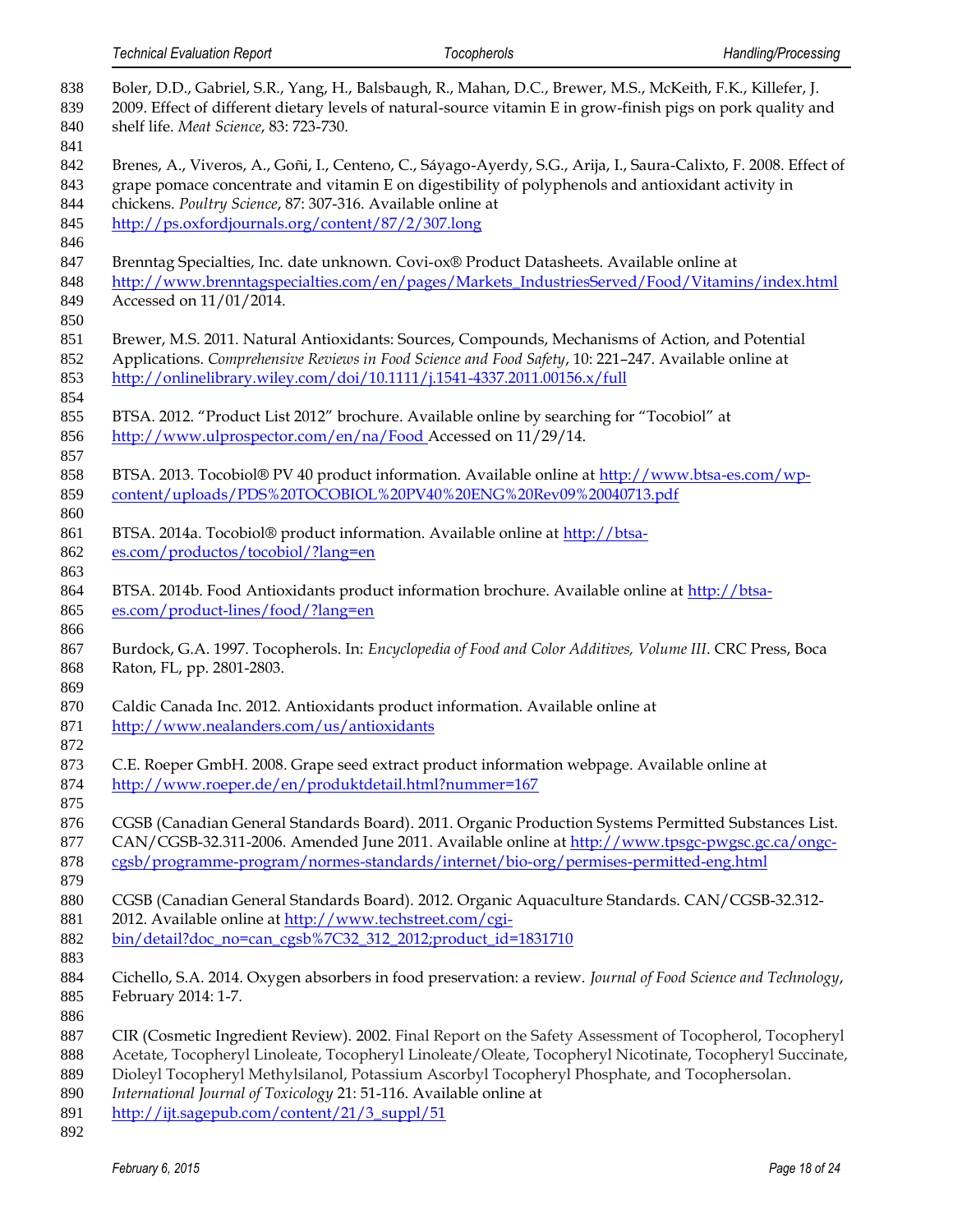| 893<br>894<br>895<br>896               | CODEX Alimentarius Commission. 2001. Guidelines for the production, processing, labelling and<br>marketing of organically produced foods (GL 32 - 1999, Rev. 1 - 2001). Joint FAO/WHO Food Standards<br>Programme. Available online at ftp://ftp.fao.org/docrep/fao/005/Y2772e/Y2772e.pdf                                                                                                                                                                                                      |
|----------------------------------------|------------------------------------------------------------------------------------------------------------------------------------------------------------------------------------------------------------------------------------------------------------------------------------------------------------------------------------------------------------------------------------------------------------------------------------------------------------------------------------------------|
| 897<br>898<br>899<br>900<br>901<br>902 | Commission of the European Communities. 2008. Commission Regulation (EC) No 889/2008 of 5<br>September 2008 laying down detailed rules for the implementation of Council Regulation (EC) No<br>834/2007 on organic production and labelling of organic products with regard to organic production,<br>labelling and control. Official Journal of the European Union. Available online at http://eur-<br>lex.europa.eu/LexUriServ/LexUriServ.do?uri=OJ:L:2008:250:0001:0084:EN:PDF              |
| 903<br>904<br>905<br>906<br>907<br>908 | Commission of the European Communities. 2009. Commission Regulation (EC) No 710/2009 of 5 August<br>2009 amending Regulation (EC) No 889/2008 laying down detailed rules for the implementation of Council<br>Regulation (EC) No 834/2007, as regards laying down detailed rules on organic aquaculture animal and<br>seaweed production. Official Journal of the European Union. Available online at http://eur-<br>lex.europa.eu/LexUriServ/LexUriServ.do?uri=OJ:L:2009:204:0015:0034:EN:PDF |
| 909<br>910<br>911                      | Cordeiro, A.M.T.M., Medeiros, M.L., Santos, N.A., Soledade, L.E.B, Pontes, L.F.B.L., Souza, A.L., Queiroz,<br>N., Souza, A.G. 2013. Rosemary (Rosmarinus officinalis L.) extract. Journal of Thermal Analysis and Calorimetry,<br>113: 889-895. Available online at http://link.springer.com/article/10.1007/s10973-012-2778-4                                                                                                                                                                 |
| 912<br>913<br>914<br>915<br>916<br>917 | Curtis, A.J., Bullen, M., Piccenna, L., McNeil, J.J. 2014. Vitamin E supplementation and mortality in health<br>people: A meta-analysis of randomised controlled trials. Cardiovascular Drugs and Therapy, published<br>online 16 November 2014. DOI 10.1007/s10557-014-6560-7.                                                                                                                                                                                                                |
| 918<br>919<br>920<br>921               | DellaPenna, D., Pogson, B.J. 2006. Vitamin synthesis in plants; Tocopherols and carotenoids. Annual Review<br>of Plant Biology, 57: 711-738. Available online at http://www.ask-force.org/web/Golden-Rice/DellaPenna-<br>Vitamin-Synthesis-2006.pdf                                                                                                                                                                                                                                            |
| 922<br>923<br>924                      | de Lucas, A., Martinez de la Ossa, E., Rincón, J., Blanco, M.A., Gracia, I. 2002. Supercritical fluid extraction<br>of tocopherol concentrates from olive tree leaves. The Journal of Supercritical Fluids, 22: 221-228.                                                                                                                                                                                                                                                                       |
| 925<br>926<br>927<br>928               | Dobbins, T.A., Wiley, D.B., Dobbins, D.C. 2008. Process for isolation phytosterols and tocopherols from<br>deodorizer distillate. US Patent Application Publication Number US 2008/0015367 A1. Available online at<br>http://www.freepatentsonline.com/20080015367.pdf                                                                                                                                                                                                                         |
| 929<br>930<br>931                      | DuPont Nutrition and Health. 2014a. Guardian® Natural Extracts product information. Available online at<br>http://www.danisco.com/product-range/antioxidants/guardiantm/                                                                                                                                                                                                                                                                                                                       |
| 932<br>933<br>934<br>935<br>936        | DuPont Nutrition and Health. 2014b. Natural Extracts webpage. Available online at<br>http://www.danisco.com/global-food-challenges/food-protection/natural-food-protection/natural-<br>extracts/                                                                                                                                                                                                                                                                                               |
| 937<br>938<br>939<br>940<br>941<br>942 | EFSA (European Food Safety Authority). 2008. Opinion on mixed tocopherols, tocotrienol tocopherol and<br>tocotrienols as sources for vitamin E added as a nutritional substance in food supplements. Scientific<br>Opinion of the Panel on Scientific Panel on Food Additives, Flavourings, Processing Aids and Materials in<br>Contact with Food. The EFSA Journal (2008) 640, 1-34. Available online at<br>http://www.efsa.europa.eu/de/efsajournal/doc/640.pdf                              |
| 943<br>944<br>945<br>946               | EFSA (European Food Safety Authority). 2012. Scientific Opinion on the safety and efficacy of tocopherol-<br>rich extracts of natural origin, tocopherol-rich extracts of natural origin/delta rich, synthetic tocopherol for<br>all animal species. EFSA Panel on Additives and Products or Substances used in Animal Feed (FEEDAP).<br>The EFSA Journal 2012;10(7):2783. Available online at                                                                                                 |

<http://www.efsa.europa.eu/en/efsajournal/doc/2783.pdf>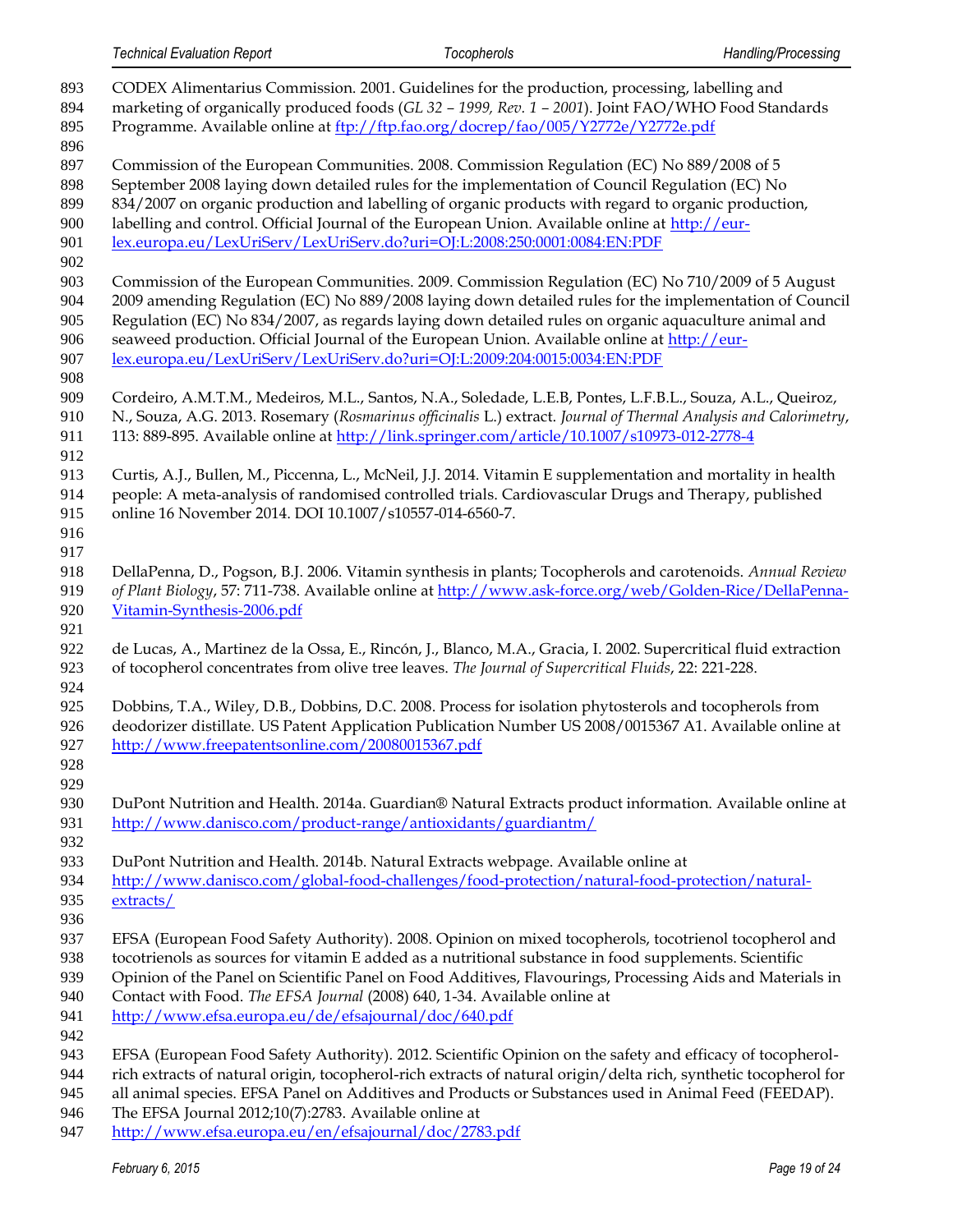| 948  |                                                                                                                                             |
|------|---------------------------------------------------------------------------------------------------------------------------------------------|
| 949  | Erkmen, O. 2012. Ch. 3 Modified-Atmosphere Storage of Foods. In: Progress in Food Preservation (Eds. R.                                     |
| 950  | Bhat, A.K. Alias, G. Paliyath). John Wiley & Sons Ltd., West Sussex, UK, pp. 49-66.                                                         |
| 951  |                                                                                                                                             |
| 952  | Ethical Naturals, Inc. 2014. Product List. Available online at http://www.ethicalnaturals.com/product-list-                                 |
| 953  | custom-services                                                                                                                             |
| 954  |                                                                                                                                             |
| 955  | FanPharma Co. 2014. Rosemary extract product information. Available online at                                                               |
| 956  | http://www.fanpharmabotanicals.com/rosemary-extract/                                                                                        |
|      |                                                                                                                                             |
| 957  |                                                                                                                                             |
| 958  |                                                                                                                                             |
| 959  | Gobert, M., Gruffat, D., Habeanu, M., Parafita, E., Bauchart, D., Durand, D. 2010. Plant extracts combined                                  |
| 960  | with vitamin E in PUFA-rich diets of cull cows protect processed beef against lipid oxidation. Meat Science,                                |
| 961  | 85: 676-683.                                                                                                                                |
| 962  |                                                                                                                                             |
| 963  | Gregory, J.F. 1996. Ch. 8 Vitamins. In: Food Chemistry Third Edition (Ed. O.R. Fennema). Marcel Dekker, NY,                                 |
| 964  | NY.                                                                                                                                         |
| 965  |                                                                                                                                             |
| 966  | Hardy, R.W., Roley, D.D. 2000. Lipid oxidation and antioxidants In: The Encyclopedia of Aquaculture (Ed.                                    |
| 967  | R.R. Stickney). New York, NY, John Wiley and Sons, pp. 470-476.                                                                             |
| 968  |                                                                                                                                             |
| 969  | Herting, D.C. and Drury, E.J.E. 1963. Vitamin E content of vegetable oils and fats. The Journal of Nutrition,                               |
| 970  | 81(4): 335-342. Available online at $\frac{http://jn.nutrition.org/content/81/4/335.showt}{http://in.nutrition.org/content/81/4/335.showt}$ |
| 971  |                                                                                                                                             |
| 972  | IFOAM (International Federation of Organic Agriculture Movements). 2014. The IFOAM Norms for                                                |
| 973  |                                                                                                                                             |
|      | Organic Production and Processing. Version 2014. Available online at http://www.ifoam.bio/pt/ifoam-                                         |
| 974  | norms                                                                                                                                       |
| 975  |                                                                                                                                             |
| 976  | IOM (Institute of Medicine). 2000. DRI Dietary Reference Intakes for Vitamin C, Vitamin E, Selenium, and                                    |
| 977  | Carotenoids. A Report of the Panel on Dietary Antioxidants and Related Compounds, Subcommittees on                                          |
| 978  | Upper Reference Levels of Nutrients and Interpretation and Uses of Dietary Reference Intakes, and the                                       |
| 979  | Standing Committee on the Scientific Evaluation of Dietary Reference Intakes, Food and Nutrition Board,                                     |
| 980  | Institute of Medicine. National Academy Press, Washington, D.C. Available online at                                                         |
| 981  | https://download.nap.edu/catalog.php?record_id=9810                                                                                         |
| 982  |                                                                                                                                             |
| 983  | Japanese Ministry of Agriculture, Forestry and Fisheries. 2012. Organic JAS Standards and Technical                                         |
| 984  | Criteria. Available online at http://www.maff.go.jp/e/jas/specific/criteria_o.html.                                                         |
| 985  |                                                                                                                                             |
| 986  | JECFA (Joint FAO/WHO Expert Committee on Food Additives). 2006. Tocopherol Concentrate, mixed.                                              |
| 987  | Monograph 1. Available online at http://www.fao.org/ag/agn/jecfa-                                                                           |
| 988  | additives/details.html;jsessionid=5AA5B3321733596253BD521F4B633EE8?id=451                                                                   |
| 989  |                                                                                                                                             |
| 990  | Kalsec. 2014a. Duralox® Oxidation Management Systems product information. Available online at                                               |
| 991  | http://www.kalsec.com/products/antioxidants/antioxidants-products/duralox-systems/                                                          |
| 992  |                                                                                                                                             |
| 993  | Kalsec. 2014b. An Alternative to Synthetic Antioxidants webpage. Available online at                                                        |
| 994  | http://www.kalsec.com/products/antioxidants/industry-opportunities/cleaner-labels/                                                          |
| 995  |                                                                                                                                             |
|      |                                                                                                                                             |
| 996  | Kanner, J. 2007. Dietary advanced lipid oxidation endproducts are risk factors to human health. Molecular                                   |
| 997  | Nutrition & Food Research, 51: 1094-1101.                                                                                                   |
| 998  |                                                                                                                                             |
| 999  | Karre, L., Lopez, K., Getty, K.J.K. 2013. Natural antioxidants in meat and poultry products. Meat Science, 94:                              |
| 1000 | 220-227.                                                                                                                                    |
| 1001 |                                                                                                                                             |
| 1002 | Kemin. 2014a. Fortium™ product information. Available online at http://kemin.com/products/fortium                                           |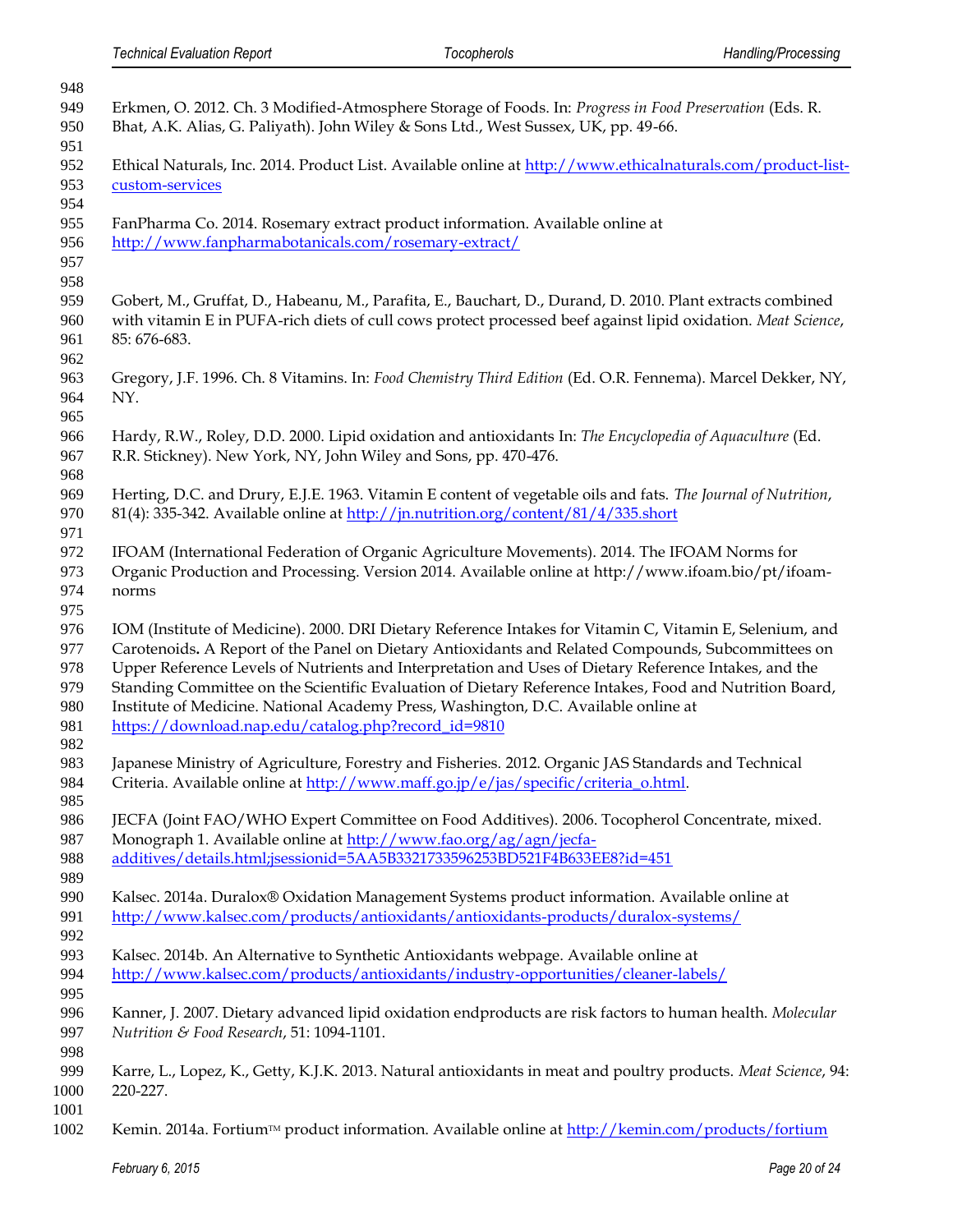| 1003                                         |                                                                                                                                                                                                                                                                                                                                                                                                                                                                           |
|----------------------------------------------|---------------------------------------------------------------------------------------------------------------------------------------------------------------------------------------------------------------------------------------------------------------------------------------------------------------------------------------------------------------------------------------------------------------------------------------------------------------------------|
| 1004                                         | Kemin. 2014b. Phone call with sales representative of Kemin Industries, Inc. November 7, 2014.                                                                                                                                                                                                                                                                                                                                                                            |
| 1005<br>1006<br>1007<br>1008                 | Klein, E.A., Thompson, I.M., Tangen, C.M. et al. 2011. Vitamin E and the risk of prostate cancer: The<br>selenium and vitamin E cancer prevention trial (SELECT). The Journal of the American Medical Association<br>306(14): 1549-1556. Available online at http://jama.jamanetwork.com/article.aspx?articleid=1104493                                                                                                                                                   |
| 1009<br>1010                                 | http://jama.jamanetwork.com/article.aspx?articleid=1104493#ref-joc15117-18                                                                                                                                                                                                                                                                                                                                                                                                |
| 1011<br>1012<br>1013<br>1014<br>1015<br>1016 | Kristal, A.R., Darke, A.K., Morris, J.S., Tangen, C.M., Goodman, P.J., Thompson, I.M., Meyskens, F.L. Jr.,<br>Goodman, G.E., Minasian, L.M., Parnes, H.L., Lippman, S.M., Klein, E.A. 2014. Baseline selenium status<br>and effects of selenium and vitamin E supplementation on prostate cancer risk. Journal of the National Cancer<br>Institute, 106: 8 pgs. DOI:10.1093/jnci/djt456. Available online at<br>http://jnci.oxfordjournals.org/content/106/3/djt456.short |
| 1017<br>1018<br>1019                         | Lahucky, R., Nuernberg, K., Kovac, L., Bucko, O., Nuernberg, G. 2010. Assessment of the antioxidant<br>potential of selected plant extracts - In vitro and in vivo experiments on pork. Meat Science, 85: 779-784.                                                                                                                                                                                                                                                        |
| 1020<br>1021<br>1022<br>1023                 | Lampi, A.-M., Kamal-Eldin, A., and Piironen, V. 2002. Ch. 1 Tocopherols and Tocotrienols from Oil and<br>Cereal Grains. In: Functional Foods, Biochemical and Processing Aspects, Volume 2 (Eds. J. Shi, G.<br>Mazza, M. Le Maguer). CRC Press, Boca Raton, FL, pp. 1-38.                                                                                                                                                                                                 |
| 1024<br>1025<br>1026<br>1027                 | Márques-Ruis, G., Holgado, F., Velasco, J. 2014. Ch. 4 Mechanisms of Oxidation in Food Lipids. In: Food<br>Oxidants and Antioxidants. Chemical, Biological, and Functional Properties (Ed. G. Bartosz), CRC Press, Taylor<br>& Francis Group, Boca Raton, FL, pp. 79-114.                                                                                                                                                                                                 |
| 1028<br>1029<br>1030                         | MB-Holding GmbH & Co. 2012. Tea and Botanical Extracts product information. Martin Bauer Group.<br>Available online at http://www.martin-bauer-group.us/Products/Tea-and-Botanical-Extracts/                                                                                                                                                                                                                                                                              |
| 1031<br>1032<br>1033<br>1034<br>1035<br>1036 | Medina-Juarez, L.A., Gamez-Meza, N. 2011. Ch. 25 Effect of Refining Process and Use of Natural<br>Antioxidants on Soybean Oil. In: Soybean - Biochemistry, Chemistry and Physiology (Ed. Prof. Tzi-Bun Ng)<br>ISBN:978-953-307-219-7, InTech, Available online at http://www.intechopen.com/books/soybean-<br>biochemistrychemistry-and-physiology/effect-of-refining-process-and-use-of-natural-antioxidants-on-<br>soybean-oil                                          |
| 1037<br>1038<br>1039<br>1040                 | Mendiola, J.A., Herrero, M., Castro-Puyana, M., Ibáñez, E. 2013. Ch. 6 Supercritical Fluid Extraction. In:<br>Natural Product Extraction: Principles and Applications (Eds. M.A. Rostagno, J.M. Prado). The Royal Society of<br>Chemistry, Cambridge, UK, pp. 196-230.                                                                                                                                                                                                    |
| 1041<br>1042<br>1043<br>1044                 | Miller, E.R., Pastor-Barriuso, R., Dalal, D., Riemersma, R.A., Appel, L.J., Guallar, E. 2005. Meta-Analysis:<br>High-dosage vitamin E supplementation may increase all-cause mortality. Annals of Internal Medicine, 142:<br>37-46.                                                                                                                                                                                                                                       |
| 1045<br>1046<br>1047                         | Monks, T.J., Jones, D.C. 2002. The metabolism and toxicity of quinones, quinonimines, quinone methides,<br>and quinone-thioethers. Current Drug Metabolism 3: 425-438.                                                                                                                                                                                                                                                                                                    |
| 1048<br>1049<br>1050<br>1051                 | Morán, L., Giráldez, F.J., Panseri, S., Aldai, N., Jordán, M.J., Chiesa, L.M., Andres, S. 2013. Effect of dietary<br>carnosic acid on the fatty acid profile and flavor stability of meat from fattening lambs. Food Chemistry, 138:<br>2407-2414.                                                                                                                                                                                                                        |
| 1052<br>1053<br>1054                         | Mountain Rose Herbs. 2014. Certified organic rosemary antioxidant (extract) product information.<br>Available online at https://www.mountainroseherbs.com/products/rosemary-antioxidant/profile                                                                                                                                                                                                                                                                           |
| 1055<br>1056<br>1057                         | Multisorb Technologies. 2014a. Natural and Organic Foods product information. Available online at<br>http://www.multisorb.com/market-sectors/food-and-beverage/natural-and-organic-foods/                                                                                                                                                                                                                                                                                 |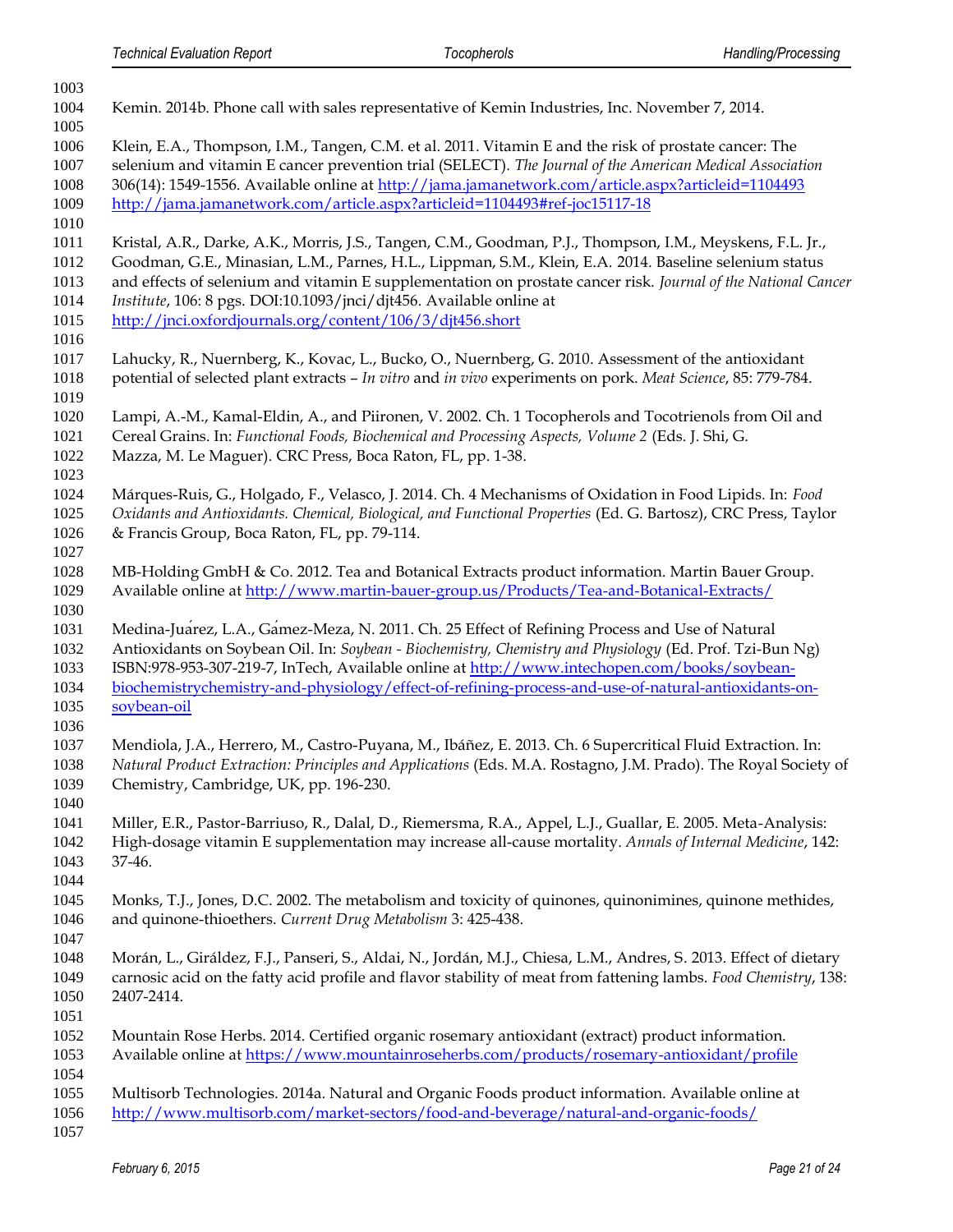| 1058<br>1059                 | Multisorb Technologies. 2014b. FreshPax® product information. Available online at<br>http://www.multisorb.com/products-and-systems/freshpax-oxygen-absorber-packets-and-strips/                                                                                                                                         |
|------------------------------|-------------------------------------------------------------------------------------------------------------------------------------------------------------------------------------------------------------------------------------------------------------------------------------------------------------------------|
| 1060<br>1061<br>1062<br>1063 | Nagao, T., Kobayashi, T., Hirota, Y., Kitano, M., Kishimoto, N., Fujita, T. Watanabe, Y., Shimada, Y. 2005.<br>Improvement of a process for purification of tocopherols and sterols from soybean oil deodorizer distillate.<br>Journal of Molecular Catalysis B: Enzymatic, 37(1-6): 56-62.                             |
| 1064<br>1065<br>1066<br>1067 | Naturex. 2014. NATstabil™ product information brochure. Available online at<br>http://www.naturex.com/BUSINESS-UNITS/Food-Beverage/(slide)/1142#Our-offer                                                                                                                                                               |
| 1068<br>1069<br>1070         | NOSB (National Organic Standards Board). 1995. TAP Report Tocopherols. Available online at<br>http://www.ams.usda.gov/AMSv1.0/getfile?dDocName=STELPRDC5088849                                                                                                                                                          |
| 1071<br>1072<br>1073         | Nutralliance. 2014. Sunvitol™ product information. Available online at<br>http://www.nutralliance.com/AOM_product.html                                                                                                                                                                                                  |
| 1074<br>1075<br>1076         | Office of Dietary Supplements. 2011. Vitamin E Fact Sheet for Consumers. National Institutes of<br>Health. Reviewed October 11, 2011. Available online at http://ods.od.nih.gov/factsheets/VitaminE-<br>Consumer/                                                                                                       |
| 1077<br>1078<br>1079<br>1080 | Office of Dietary Supplements. 2013. Vitamin E Fact Sheet for Health Professionals. National Institutes of<br>Health. Reviewed June 05, 2013. Available online at http://ods.od.nih.gov/factsheets/VitaminE-<br>HealthProfessional/                                                                                     |
| 1081<br>1082<br>1083<br>1084 | Ogbanna, J.C. 2009. Microbiological production of tocopherols: current state and prospects. Applied<br>Microbiology and Biotechnology, 84(2): 217-225.                                                                                                                                                                  |
| 1085<br>1086<br>1087         | Oreopoulou, V., Tzia, C. 2010. Ch. 11 Utilization of plant by-products for the recovery of proteins, dietary<br>fibers, antioxidants, and colorants. In: Utilization of By-Products and Treatment of Waste in the Food Industry<br>(Eds. V. Oreopoulou and W. Russ), Springer Science+Business Media, LLC, pp. 209-232. |
| 1088<br>1089<br>1090<br>1091 | Organic Technologies. 2013. Natural Mixed Tocopherols products information sheets. Available online at<br>http://www.organictech.com/FoodNutritionalIngredients/Tocopherols.aspx                                                                                                                                        |
| 1092<br>1093<br>1094<br>1095 | Perumalla, A.V.S., Hettiarachchy, N.S. 2011. Green tea and grape seed extracts - Potential applications in<br>food safety and quality. Food Research International, 44: 827-839.                                                                                                                                        |
| 1096<br>1097<br>1098         | Piñol del Olmo, M. date unknown. "Tocobiol® For Food" brochure. Available online by searching for<br>"Tocobiol" at http://www.ulprospector.com/en/na/Food Accessed on 11/29/14.                                                                                                                                         |
| 1099<br>1100<br>1101         | Pokorny, J., Yanishlieva, N., Gordon, M. (Eds.). 2001. Antioxidants in Food: Practical Applications. CRC Press,<br>Boca Raton, FL.                                                                                                                                                                                      |
| 1102<br>1103<br>1104         | Pokorny, J. 2007. Ch. 11 Antioxidants in Food Preservation. In: Handbook of Food Preservation, Second Edition<br>(Ed. M.S. Rahman). CRC Press, Boca Raton, FL, pp. 259-286.                                                                                                                                             |
| 1105<br>1106<br>1107         | PubChem Compound. 2014. PubChem Compound search. Accessed online at<br>http://pubchem.ncbi.nlm.nih.gov/                                                                                                                                                                                                                 |
| 1108<br>1109<br>1110<br>1111 | Rasor, A.S., Duncan, S.E. 2014 Ch. 20 Fats and Oils - Plant Based. In: Food Processing: Principles and<br>Applications, second edition (Eds. S. Clark, S. Jung, B. Lamsal), Wiley Blackwell, West Sussex, UK, pp. 457-<br>480.                                                                                          |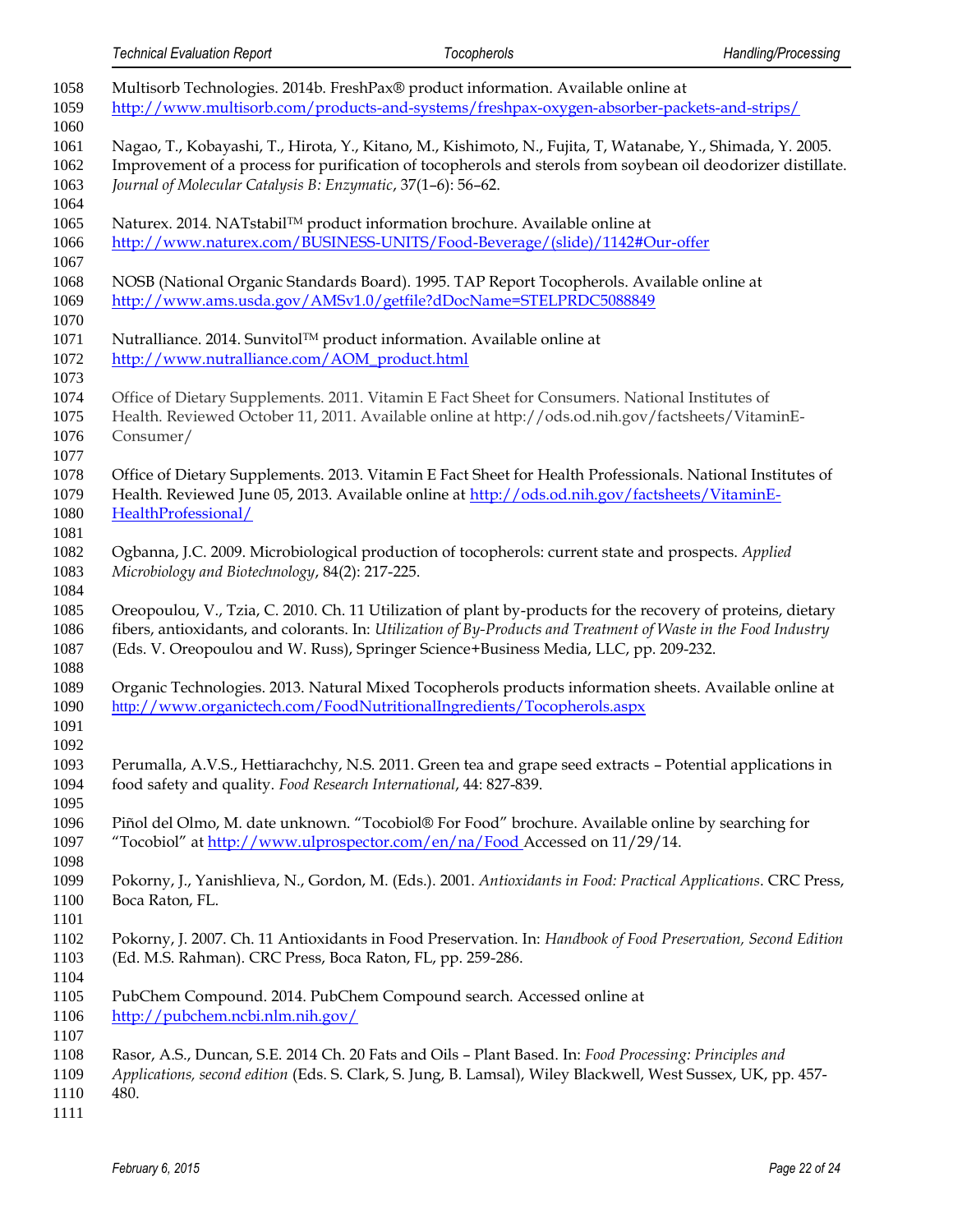| 1112<br>1113<br>1114                         | Saltmarsh, M., Insall, L. 2013. Ch. 1 Food additives and why they are used. In: Essential Guide to Food<br>Additives, Fourth Edition (Ed. M. Saltmarsh). The Royal Society of Chemistry, Cambridge, UK, pp. 1-13.                                                                                                                                                                                                                                                                                                                            |
|----------------------------------------------|----------------------------------------------------------------------------------------------------------------------------------------------------------------------------------------------------------------------------------------------------------------------------------------------------------------------------------------------------------------------------------------------------------------------------------------------------------------------------------------------------------------------------------------------|
| 1115<br>1116<br>1117                         | Shahidi, F., Wanasundara, P.K.J.P.D. 2011. Part 2. Antioxidants. In: Food Additives Data Book, Second Edition<br>(Eds. J. Smith and L. Hong-Shum). Blackwell Publishing, Ltd., pp. 59-100.                                                                                                                                                                                                                                                                                                                                                   |
| 1118<br>1119<br>1120                         | Sigma-Aldrich Co. LLC. 2014. Mixed tocopherols product information. Available online at<br>http://www.sigmaaldrich.com/catalog/product/aldrich/w530066?lang=en&region=US                                                                                                                                                                                                                                                                                                                                                                     |
| 1121<br>1122<br>1123                         | Siró, I. 2012. Ch. 2 Active and Intelligent Packaging of Food. In: Progress in Food Preservation (Eds. R. Bhat,<br>A.K. Alias, G. Paliyath). John Wiley & Sons Ltd., West Sussex, UK, pp. 23-48.                                                                                                                                                                                                                                                                                                                                             |
| 1124<br>1125                                 | Skyherb Inc. 2011. NeuGrape™ product information webpage. Available online at<br>http://www.skyherb.cn/FeaturedproductsDetails_468.htm                                                                                                                                                                                                                                                                                                                                                                                                       |
| 1126<br>1127<br>1128<br>1129<br>1130         | Skyherb Inc. 2014. "Skyherb® Organic Extracts" brochure. Available online by searching for "Skyherb<br>Organic Green Tea Extract" at http://www.ulprospector.com/en/na/Food<br>Accessed on 12/13/14.                                                                                                                                                                                                                                                                                                                                         |
| 1131<br>1132<br>1133                         | Taghvaei, M., Jafari, S.M. 2013. Application and stability of natural antioxidants in edible oils in order to<br>substitute synthetic additives. Journal of Food Science and Technology, 1-11.                                                                                                                                                                                                                                                                                                                                               |
| 1134<br>1135<br>1136                         | The Scoular Company. 2014. Mixed tocopherols product information. Available online at<br>http://www.scoularfood.com/products/?level=3∏=12                                                                                                                                                                                                                                                                                                                                                                                                    |
| 1137<br>1138<br>1139                         | Tian, F., Decker, E.A., Goddard, J.M. 2013. Controlling lipid oxidation of food by active packaging<br>technologies. Food & Function, 4: 669-680.                                                                                                                                                                                                                                                                                                                                                                                            |
| 1140<br>1141<br>1142<br>1143<br>1144<br>1145 | Torres, C.F., Torrelo, G., Reglero, G. 2011. Ch. 21 Extraction and Enzymatic Modification of Functional<br>Lipids from Soybean Oil Deodorizer Distillate, Recent Trends for Enhancing the Diversity and Quality of<br>Soybean Products. Prof. D. Krezhova (Ed.), ISBN: 978-953-307-533-4, InTech. Available online at<br>http://www.intechopen.com/books/recent-trends-for-enhancing-the-diversity-and-quality-of-soybean-<br>products/extraction-and-enzymatic-modification-of-functional-lipids-from-soybean-oil-deodorizer-<br>distillate |
| 1146<br>1147<br>1148<br>1149<br>1150         | UL Prospector Search. 2014. UL Prospector, the search engine for ingredients and raw materials. Search<br>results for "tocopherols" and "mixed tocopherols" in Food, Beverage & Nutrition Ingredient Suppliers.<br>Accessed November 19, 2014 through December 8, 2014. Search engine available at<br>http://www.ulprospector.com/en/na/Food                                                                                                                                                                                                 |
| 1151<br>1152<br>1153<br>1154<br>1155         | Verleyen, T., Verhe, R., Garcia, L., Dewettinck, K., Huyghebaert, A., De Greyt, W. 2001. Gas<br>chromatographic characterization of vegetable oil deodorizer distillate. Journal of Chromatography, 921: 277-<br>285.                                                                                                                                                                                                                                                                                                                        |
| 1156<br>1157                                 | Vitablend. 2014. Natural Antioxidants for food applications brochure. Available online at<br>http://www.vitablend.nl/index.asp?objectid=4&pcat=Groups&pid=2&titel=Natural+Antioxidants#stap2                                                                                                                                                                                                                                                                                                                                                 |
| 1158<br>1159<br>1160<br>1161                 | Vitae Caps S.A. 2012. Natural source vitamin E product information. Available online at<br>http://www.vitaenaturals.com/tabla_productos/1                                                                                                                                                                                                                                                                                                                                                                                                    |
| 1162<br>1163                                 | Vivita. 2009a. Rosemary extracts product portfolio. Available online at<br>http://www.vitiva.eu/VITIVA_EN,product_portfolio/rosemary_extracts/index.html                                                                                                                                                                                                                                                                                                                                                                                     |
| 1164<br>1165<br>1166                         | Vivita. 2009b. VitaGreenTX product information. Available online at<br>http://www.vitiva.eu/VITIVA_EN,product_portfolio/other_extracts/vitagreentx.htm                                                                                                                                                                                                                                                                                                                                                                                       |